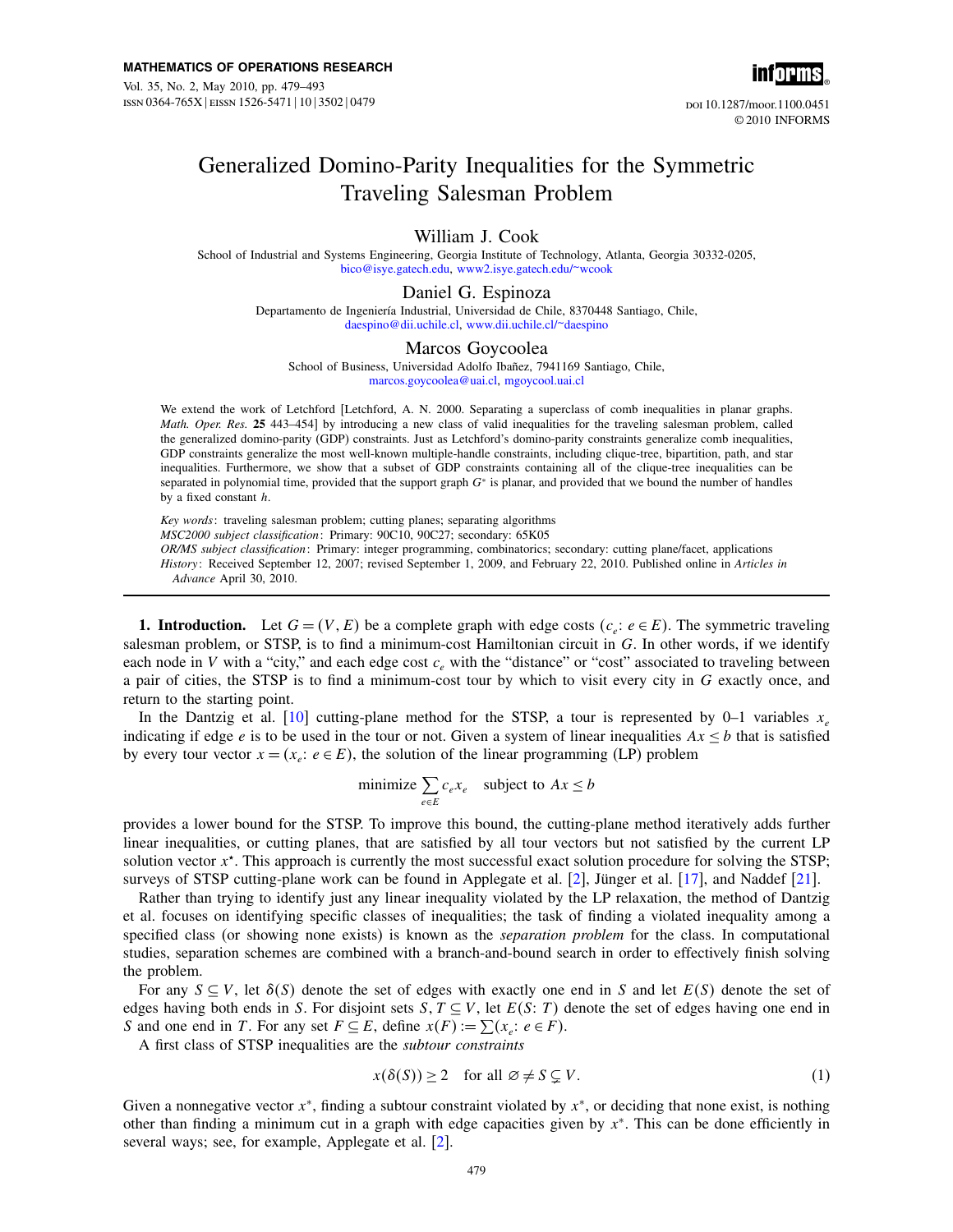<span id="page-1-0"></span>A second class of STSP inequalities are the comb constraints, introduced by Chvátal [\[6\]](#page-14-0) and Grötschel and Padberg [\[15\]](#page-14-0). Given sets  $H, T^1, \ldots, T^t \subset V$  such that t is odd,  $T^1, \ldots, T^t$  are pairwise disjoint, and for each  $i = 1, \dots, t$  we have  $H \cap T^i \neq \emptyset$  and  $T^i \setminus H \neq \emptyset$ , every tour satisfies the comb constraint

$$
x(\delta(H)) + \sum (x(\delta(T^{i})) : i = 1, \ldots, t) \ge 3t + 1.
$$

The set H is called the *handle* of the comb and the sets  $T^i$  are the teeth.

Comb constraints are an important component of modern STSP codes, but, unlike subtour constraints, no polynomial-time separation algorithm is known. A partial result, obtained by Carr [\[5\]](#page-14-0), gives an exact separation method under the assumption that the number of teeth is fixed. Fleischer and Tardos [\[11\]](#page-14-0) took a different approach, introducing the use of planar duality in STSP separation algorithms. Given an LP solution vector x<sup>∗</sup>, the support graph  $G^*$  is the subgraph of G induced by the edge set  $E^* = \{e \in E: x_e^* > 0\}$ . If  $x^*$  satisfies all subtour constraints, then a comb inequality can be violated by at most 1.0. Fleischer and Tardos [\[11\]](#page-14-0) show that if  $G^*$  is planar, then a comb inequality violated by 1.0 can be found in polynomial time, provided such a comb exists.

Many further classes of inequalities have also been studied, extending combs in various ways. For the most part, however, polynomial-time separation algorithms have again proven to be elusive. Although effective heuristic separation algorithms have been developed for various STSP inequalities, additional exact methods could be crucial in pushing STSP codes on to larger test instances.

Building on the ideas of Fleischer and Tardos, Letchford [\[19\]](#page-14-0) introduced a superclass of comb inequalities, called domino-parity constraints, and provided a separation algorithm in the case where  $G^*$  is a planar graph. Naddef and Wild [\[24\]](#page-14-0) and Naddef [\[22\]](#page-14-0), together, describe necessary and sufficient conditions for these constraints to induce facets. Further, they present a simple multihandled generalization of domino-parity constraints. Boyd et al. [\[4\]](#page-14-0) and Cook et al. [\[7\]](#page-14-0) have demonstrated, by means of computational studies, the effectiveness of Letchford's method in solving general STSP instances.

In this article we present a generalization of Letchford's results that also builds on some of the ideas of Carr, and that further generalizes the multihandle inequalities of Naddef  $[22]$ . We begin in §2 by describing in detail the domino-parity inequalities and the clique-tree, bipartition, and star classes of multiple-handle extensions of combs. We proceed, in [§3,](#page-3-0) to define a new class of inequalities for the STSP that we call the generalized dominoparity (GDP) constraints, generalizing all of the aforementioned inequalities. In [§4](#page-5-0) we prove that violated GDP constraints may be characterized in much the same way as Letchford [\[19\]](#page-14-0) characterizes violated domino-parity constraints. In [§5](#page-9-0) we use this characterization to give a polynomial-time algorithm that for any fixed number of handles h, separates a superclass of clique-tree inequalities when the support graph is planar.

#### 2. Classes of STSP inequalities. We describe several well-known generalizations of comb inequalities.

**2.1. The domino-parity inequalities.** A *domino* is a pair  $\{T_1, T\}$  such that  $\emptyset \subsetneq T_1 \subsetneq T \subsetneq V$ . Let r be a positive integer and suppose that  $E_1, \ldots, E_r \subseteq E$ . For each  $e \in E$ , define  $\mu_e = |\{j \in \{1, \ldots, r\} : e \in E_j\}|$ . That is,  $\mu_e$  denotes the number of edge sets in which e appears. Let  $H \subsetneq V$ . Sets  $E_1, \ldots, E_r$  are said to support the *cut*  $\delta(H)$  if  $\delta(H) = \{e \in E : \mu_e \text{ is odd}\}\)$ . Observe that if  $E_1, \ldots, E_r$  supports the cut  $\delta(H)$  and x corresponds to a tour, then  $\sum_{e \in E} \mu_e x_e$  is even valued. In fact,  $\sum_{e \in E} \mu_e x_e = x(\delta(H)) + \sum_{e \in \delta(H)} x_e(\mu_e - 1) + \sum_{e \in E \setminus \delta(H)} \mu_e x_e$ and every term on the right is even valued. Further, consider a node-set H and the edge-sets  $E_1, \ldots, E_r$ . There exists a unique edge-set F such that  $\{F, E_1, \ldots, E_r\}$  support the cut  $\delta(H)$ .

Let d be a positive odd integer, and consider  $\mathcal{T}$ , a collection of d dominoes. Let  $H \subseteq V$ . Suppose that  $F \subseteq E$ , together with the sets  $\{E(T_1: T \setminus T_1)\}_{\{T_1, T\} \in \mathcal{T}}$ , supports the cut  $\delta(H)$  and define  $\mu_e^H$  accordingly. That is, define  $\mu_e^H = |\{\{T_1, T\} \in \mathcal{T} : e \in E(T_1 : T \setminus T_1)\}| + 1_F(e)$ , where  $1_F(e) = 1$  if  $e \in F$  and zero otherwise. Letchford [\[19\]](#page-14-0) showed that every STSP tour satisfies the domino-parity inequality

$$
\sum_{e \in E} \mu_e^H x_e + \sum_{\{T_1, T\} \in \mathcal{T}} x(\delta(T)) \ge 3d + 1.
$$
 (2)

It is easy to see that domino-parity inequalities generalize comb inequalities. In fact, let  $\mathcal T$  define the teeth of a comb, and let H be its handle. For every  $T \in \mathcal{T}$ , define a domino  $\{T \cap H, T\}$ . These dominoes, together with  $H$ , define a domino-parity inequality.

<sup>&</sup>lt;sup>1</sup> In Letchford [\[19\]](#page-14-0) a domino is defined as a pair  $(A, B)$  such that  $A, B$  and  $A \cup B$  are proper subsets of V, and such that  $A \cap B = \emptyset$ . A domino  $(A, B)$  as defined by Letchford would correspond to a domino  $\{A, A \cup B\}$  as defined in this article.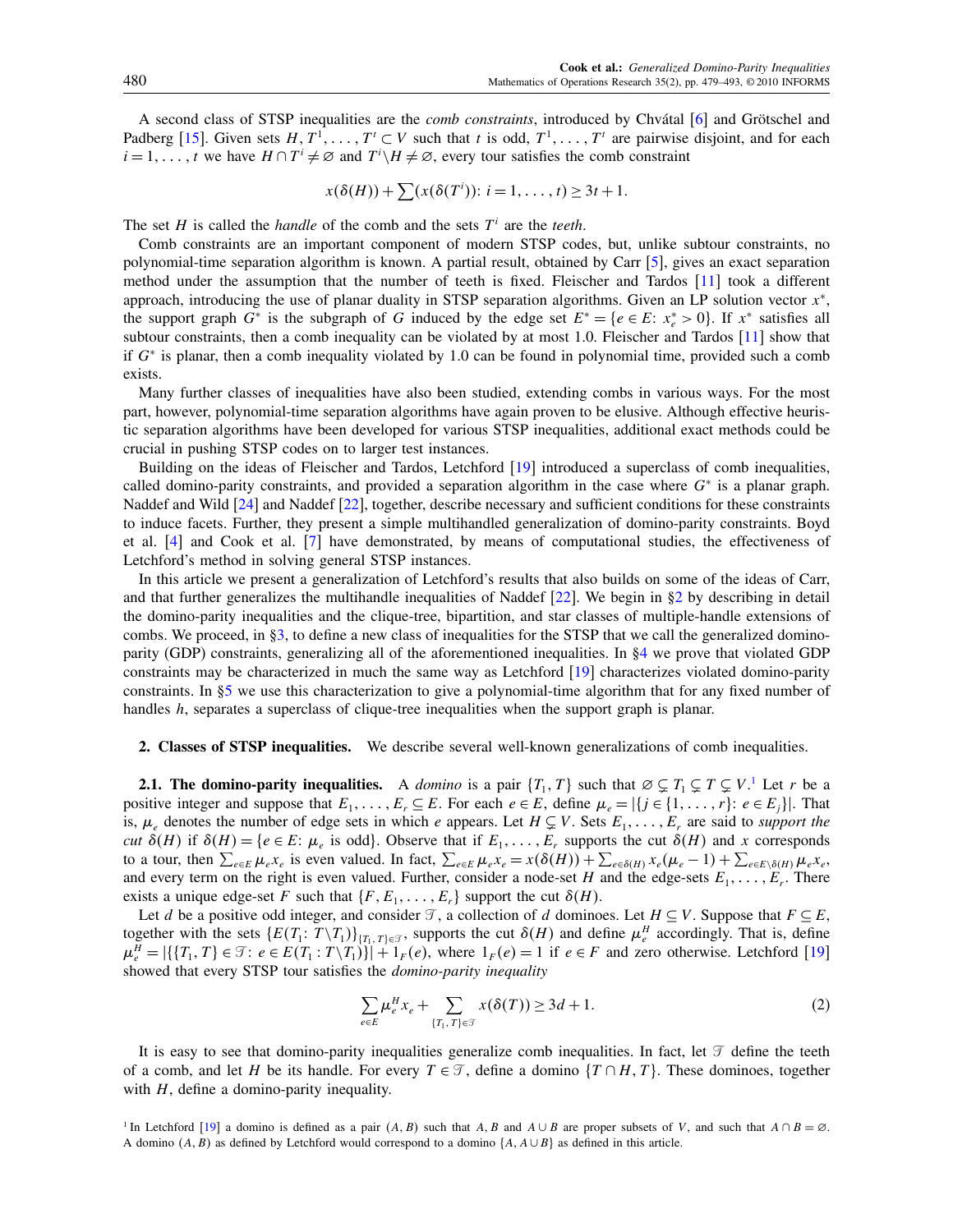

FIGURE 1. Example of a bipartition constraint on three handles.

**2.2. Bipartition and clique-tree inequalities.** Consider families  $\mathcal{H} = \{H^1, \ldots, H^h\}$  and  $\mathcal{T} = \{T^1, \ldots, T^t\}$ , where  $\emptyset \subsetneq H^i \subsetneq V$  for  $i = 1, \ldots, h$  and  $\emptyset \subsetneq T^j \subsetneq V$  for  $j = 1, \ldots, t$ . Assume that,

- (i)  $H^i \cap H^j = \emptyset$  for  $1 \le i < j \le h$ ,
- (ii)  $T^i \cap T^j = \emptyset$  for  $1 \leq i < j \leq t$ ,
- (iii)  $T^j \setminus H^i \neq \emptyset$  for  $1 \le i \le h, 1 \le j \le t$ .

The sets  $H \in \mathcal{H}$  are called *handles* and the sets  $T \in \mathcal{T}$  are called *teeth*.

For every  $j = 1, ..., t$  define  $t_j = |\{i \in 1, ..., h: T^j \cap H^i \neq \emptyset\}|$ , and assume  $t_j \geq 1$ . If  $T^j \setminus \bigcup \{H^i : i = 1, ..., t\}$ 1, ..., h} is nonempty, define  $\beta_j = 1$ , else define  $\beta_i = t_j/(t_j - 1)$ . If a tooth  $T^j$  satisfies the latter property, we say that it is a *degenerate tooth*. For every  $i = 1, \ldots, h$  define  $h_i = |\{j \in 1, \ldots, t : H^i \cap T^j \neq \emptyset\}|$ , and assume  $h_i$  is odd. Boyd and Cunningham [\[3\]](#page-13-0) proved that the *bipartition inequality* 

$$
\sum_{i=1}^{h} x(\delta(H^{i})) + \sum_{j=1}^{t} \beta_{j} x(\delta(T^{j})) \geq h + \sum_{i=1}^{h} h_{i} + 2 \sum_{j=1}^{t} \beta_{j}
$$
(3)

is valid for the STSP.

Define a graph whose node-set is the union of  $\mathcal H$  and  $\mathcal T$ . Define an edge between  $H^i$  and  $T^j$  in this graph if  $H^i \cap T^j \neq \emptyset$ . This graph is called the *intersection graph* defined by  $\mathcal{H}$  and  $\mathcal{T}$ . Note that an intersection graph is always bipartite. If every tooth in  $T^j \in \mathcal{T}$  is such that  $\beta_j = 1$ , and, in addition, the intersection graph defined by H and  $\mathcal{T}$  is a tree, it is easy to see that (3) is equivalent to

$$
\sum_{i=1}^{h} x(\delta(H^{i})) + \sum_{j=1}^{t} x(\delta(T^{j})) \ge 2h + 3t - 1.
$$
 (4)

With this condition on the intersection graph, we obtain what is known as a *clique-tree inequality* (introduced by Grötschel and Pulleyblank [\[16\]](#page-14-0)). A clique-tree inequality having a single handle is a comb inequality.

In Figure 1 we illustrate a bipartition constraint (which is not a clique tree) with three handles and 10 nondegenerate teeth. This constraint has the form

$$
\sum_{i=1}^{3} x(\delta(H_i)) + \sum_{j=1}^{10} x(\delta(T_j)) \ge 44.
$$

For conditions under which bipartition inequalities induce facets, see Cunningham and Wang [\[9\]](#page-14-0).

**2.3. Star and path inequalities.** As before, consider the collections  $\mathcal{H} = \{H^1, \ldots, H^h\}$  and  $\mathcal{T} =$  $\{T^1, \ldots, T^i\}$ , where  $\emptyset \subsetneq H^i \subsetneq V$  for  $i = 1, \ldots, h$  and  $\emptyset \subsetneq T^j \subsetneq V$  for  $j = 1, \ldots, t$ . Now, assume

- (i)  $H^1 \subset H^2 \subset \cdots \subset H^h$ , (ii)  $T^j \cap T^k = \emptyset$  for  $1 \le j < k \le t$ ,
- (iii)  $H^1 \cap T^j \neq \emptyset$  for  $1 \leq j \leq t$ ,
- 
- (iv)  $T^j \setminus H^h \neq \emptyset$  for  $1 \le j \le t$ , (v)  $(H^{i+1}\backslash H^i)\backslash \bigcup_{j=1}^t T^j = \emptyset$  for  $1 \le i \le h-1$ .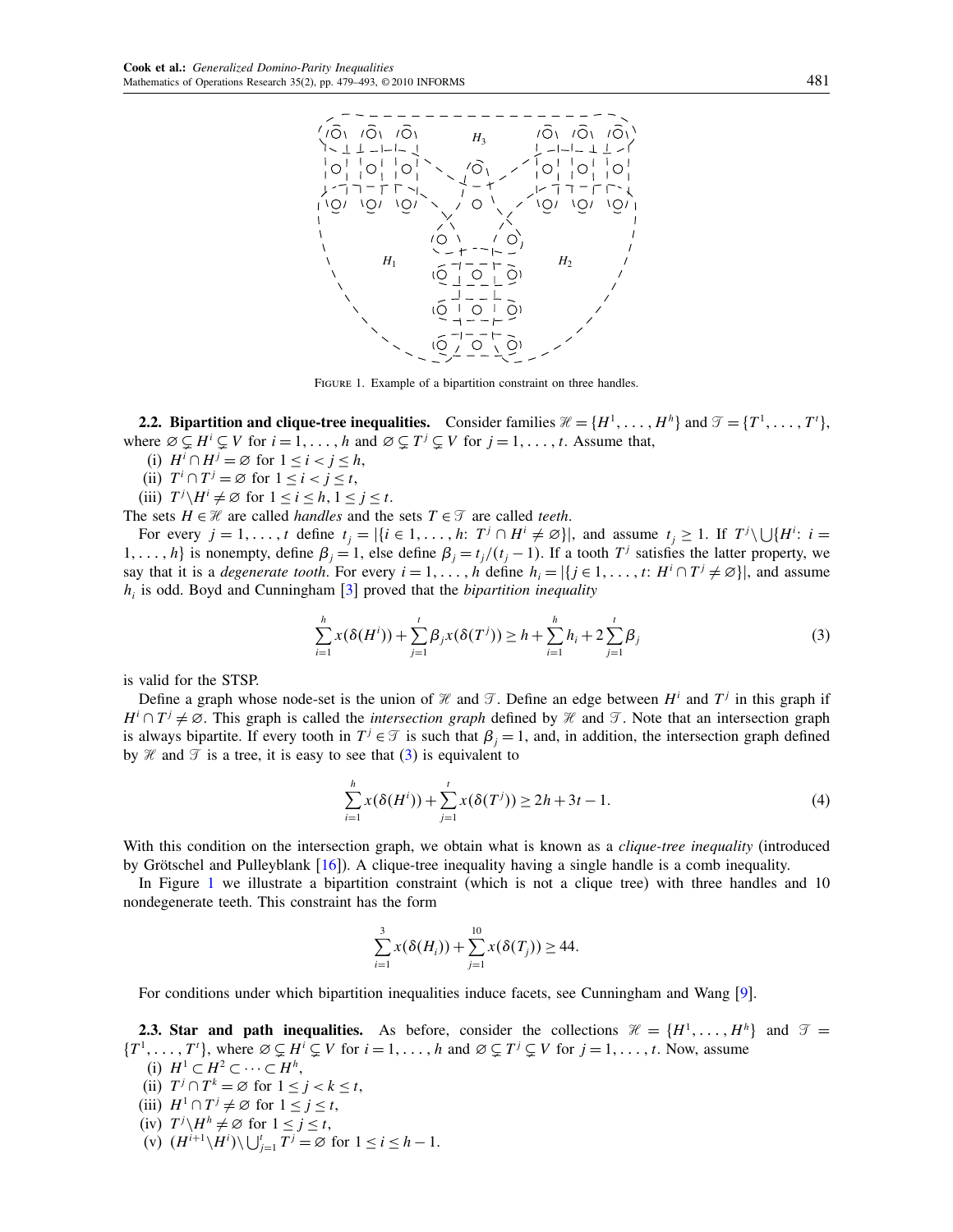<span id="page-3-0"></span>The set  $\hat{l} = \{l, l+1, \ldots, l+r\} \subseteq \{1, \ldots, h\}$  is an *interval* corresponding to tooth  $T_j$  if  $H^i \cap T^j = H^k \cap T^j$ for all  $i, k \in \hat{I}$  and if  $H^i \cap T^j \neq H^k \cap T^j$  for all  $i \in \hat{I}$ ,  $k \notin \hat{I}$ , that is,  $\hat{I}$  is a maximal index set of (successive) handles that have the same intersection with  $T^j$ . Consider  $\alpha \in \mathbb{N}^h$ , and  $\gamma \in \mathbb{N}^t$ . Define the *length* of an interval I as  $\sum_{i \in \hat{I}} \alpha_i$ . Assume  $\mathcal{H}$  and  $\mathcal{T}$  satisfy the interval property with regards to  $\alpha$  and  $\gamma$ , that is, assume for each  $1 \le j \le t$ , and each interval  $\hat{I}$  of  $T^j$ , we have  $\gamma_j \ge \sum_{i \in \hat{I}} \alpha_i$ . Fleischmann [\[12\]](#page-14-0) showed that the following star inequality

$$
\sum_{i=1}^{h} \alpha_i x(\delta(H^i)) + \sum_{j=1}^{t} \gamma_j x(\delta(T^j)) \ge (t+1) \sum_{i=1}^{h} \alpha_i + 2 \sum_{j=1}^{t} \gamma_j
$$
\n(5)

is valid for the STSP. An important special case is when for each tooth all intervals have the same length and that  $\gamma_j = \sum_{i \in \hat{I}} \alpha_i$  for any interval  $\hat{I}$  of  $T_j$ . These are the *path, wheelbarrow, and bicycle inequalities* (PWB), introduced by Cornuejols et al. [\[8\]](#page-14-0) (proven facet defining by Naddef and Rinaldi [\[23\]](#page-14-0)), which again generalize combs to multiple handles.

3. Generalized domino-parity (GDP) inequalities. In this section, we construct a generalization of the domino-parity inequalities and show that this generalized class of constraints strictly contains bipartition and star inequalities.

**3.1. Multidominoes.** For  $U \subseteq V$  define  $G[U]$  as the complete subgraph of G induced by U. Consider a nonnegative integer k and a family of node sets  $T = \{T_1, T_2, \ldots, T_k, T\}$  such that  $\emptyset \neq T_i \subsetneq T \subsetneq V$ , for all  $i = 1, \ldots, k$ . We say that this family defines a multidomino if for any set  $\emptyset \neq K \subseteq \{1, \ldots, k\}$ , the edges  $\bigcup \{E(T_i: T \setminus T_i): i \in K\}$  define a  $|K| + 1$  (or greater) cut<sup>2</sup> in  $G[T]$ . For example, in a graph made up of five nodes, the family of sets  $\{T_1 = \{1\}, T_2 = \{1, 2\}, T_3 = \{1, 2, 3\}, T = \{1, 2, 3, 4\}\}\)$  defines a multidomino.

Consider a positive integer k and a family of node sets  $T = \{T_1, T_2, \ldots, T_k, T\}$  satisfying  $\emptyset \neq T_i \subsetneq T \subsetneq V$ , for all  $i = 1, \ldots, k$ . If  $\{T_1, \ldots, T_k\}$  defines a partition of T, then T is said to define a *degenerate multidomino*. Observe that degenerate multidominoes do not satisfy the multidomino properties, but rather, they play the same role as degenerate teeth in the bipartition inequalities.

Note that unless otherwise specified, we will use the term multidomino to refer both to degenerate and nondegenerate multidominoes.

In general, we will say that T is the ground-set of T, and  $T_1, \ldots, T_k$  are its halves. If a multidomino T has k halves, we say that it is a k-domino, and write  $\kappa(\hat{T}) = k$ . Observe that k-dominoes (both degenerate and nondegenerate) satisfy the following recursive condition: If you remove any number  $0 < r \leq k$  of halves from a k-domino (leaving the ground set intact), you obtain a  $k-r$  domino that is nondegenerate. In addition, note that the definition of a 1-domino is equivalent to the domino definition of Letchford [\[19\]](#page-14-0), and a 0-domino consists of a ground set and no halves. Whenever a multidomino has more than one half, we will say that it is large. Finally, observe that for notation purposes, we will distinguish a multidomino  $T$  from its ground set  $T$  by using a hat  $("")$  symbol.

If a k-domino T is degenerate, define  $\beta(T) = k/(k-1)$ . Otherwise, define  $\beta(T) = 1$ .

LEMMA 3.1. Let  $\hat{T} = \{T_1, T_2, \ldots, T_k, T\}$  be a k-domino. If x satisfies all subtour constraints, then

$$
\frac{\beta(\widehat{T})}{2}(x(\delta(T))-2)+\sum_{i=1}^k x(E(T_i; T\setminus T_i))\geq k.
$$

Proof. Assume x satisfies all subtour constraints. If  $k = 0$ , the result trivially follows from the subtour constraints, so assume  $k \ge 1$  and let  $B_1, B_2, \ldots, B_r$  correspond to the partition of T obtained by removing the edge sets  $E(T_1: T \setminus T_1), E(T_2: T \setminus T_2), \ldots, E(T_k: T \setminus T_k)$  from  $G[T]$ . Note that

$$
\sum_{i=1}^r x(\delta(B_i)) = x(\delta(T)) + \sum_{i=1}^r x(E(B_i: T \setminus B_i)).
$$

It follows that

$$
\frac{\beta(\widehat{T})}{2}(x(\delta(T))-2)=\frac{\beta(\widehat{T})}{2}\bigg(\sum_{i=1}^r(x(\delta(B_i))-x(E(B_i; T\backslash B_i)))-2\bigg).
$$
\n(6)

<sup>2</sup> We say that a set of edges  $F \subseteq E$  defines an r-cut in  $G = (V, E)$  if the graph  $G' = (V, E \setminus F)$  has at least r distinct connected components.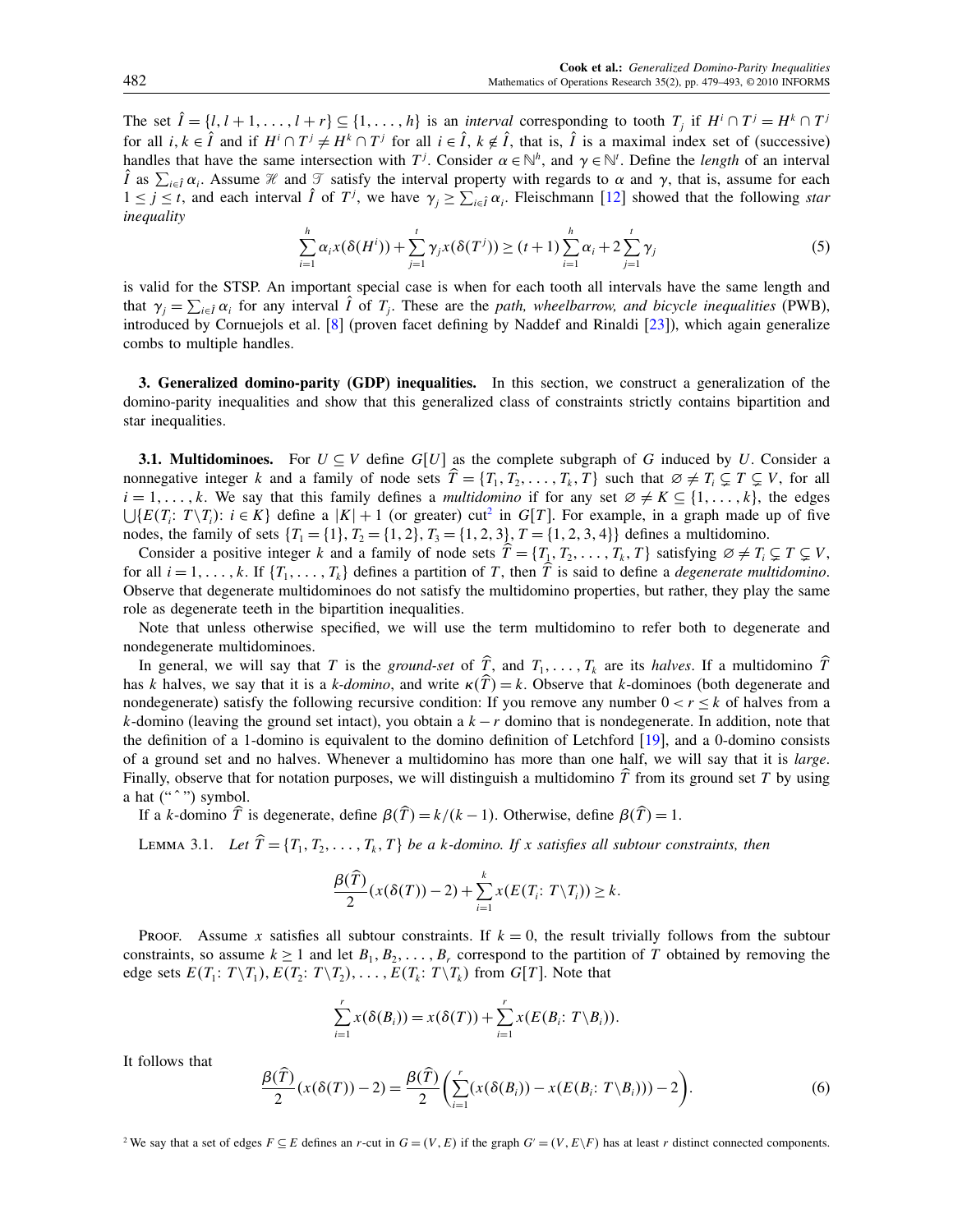<span id="page-4-0"></span>However, note that if T is nondegenerate, then  $\beta(T) = 1$  and

$$
\sum_{i=1}^r x(E(B_i; T \setminus B_i)) \leq 2 \sum_{i=1}^k x(E(T_i; T \setminus T_i)).
$$

On the other hand, if T is degenerate, then  $k \ge 2$  and thus,  $\beta(T) \le 2$ , and each  $T_i$  can be assumed equal to  $B_i$ . In either case, we have

$$
\frac{\beta(\widehat{T})}{2} \sum_{i=1}^r x(E(B_i; T \setminus B_i)) \leq \sum_{i=1}^k x(E(T_i; T \setminus T_i)). \tag{7}
$$

Finally, note that if T is nondegenerate, then  $r > k$  and  $\beta(T) = 1$ . Likewise, if T is degenerate, then  $r = k$  and  $\beta(\hat{T}) = k/(k-1)$ . Thus, in both cases,  $\beta(\hat{T}) (2r - 2)/2 \geq k$  and

$$
\frac{\beta(\widehat{T})}{2}\left(\sum_{i=1}^r x(\delta(B_i)) - 2\right) \ge \frac{\beta(\widehat{T})}{2}(2r - 2) \ge k.
$$
\n(8)

Putting together [\(6\)](#page-3-0), (7), and (8), we get the desired result.  $\Box$ 

**3.2. Defining the GDP inequalities.** Recall that comb inequalities require an odd number of teeth to intersect the handle of the constraint. However, for domino-parity inequalities, this requirement is relaxed, and although no conditions are imposed in terms of intersections, an odd number of teeth are still associated to the handle, but in a more abstract way through the notion of "supporting a cut." Again, in bipartition inequalities, handles are required to intersect an odd number of teeth. Because we are interested in generalizing domino-parity constraints to a class of inequalities containing bipartitions, we will need to generalize this association between handles and teeth to multiple-handle configurations. In order to do this, we will map teeth, which in our new inequalities will be represented by multidominoes, to handles, by means of a function  $\Phi$ , which associates each half of a multidomino to a handle.

Consider a nonnegative integer h and a family  $\mathcal T$  of multidominoes. Let  $\Phi$  define a map between halves of the multidominoes in  $\mathcal T$  and numbers in  $\{1, \ldots, h\}$ . That is, for every multidomino  $T \in \mathcal T$ , such that  $\kappa(T) \ge 1$ , and every  $j \in 1, \ldots, \kappa(\widehat{T})$ , let  $\Phi(\widehat{T}, j)$  take a value in  $\{1, \ldots, h\}$ . We say that  $\Phi$  is an h-tooth association defined over  $\mathcal{T}$ , and whenever  $\Phi(\hat{T}, j) = i$  for some  $i \in \{1, \ldots, h\}$  we will say that the *i*th handle and the *j*th half of  $T$  are associated to each other by means of  $\Phi$ .

THEOREM 3.1. Consider a family of node sets  $\mathcal{H} = \{H_1, \ldots, H_h\}$ , and a family of multidominoes  $\mathcal{T}$ . Let  $\Phi$  define an h-tooth association over  $\Im$ , and assume that  $|\Phi^{-1}(i)|$  is odd, for each  $i = 1, \ldots, h$ . For each  $H_i \in \mathcal{H}$  define  $F_i \subseteq E$  such that  $\{F_i\}$  and  $\{E(T_j : T \setminus T_j): \Phi(T, j) = i\}$  support the cut  $\delta(H_i)$  in G and define  $\mu^{i} = (\mu^{i}_{e}: e \in E)$  accordingly. Then the inequality

$$
\sum_{i=1}^{h} \mu^{i} x + \sum_{\widehat{T} \in \mathcal{T}} \beta(\widehat{T}) x(\delta(T)) \ge h + \sum_{i=1}^{h} h_{i} + 2 \sum_{T \in \mathcal{T}} \beta(\widehat{T})
$$
\n(9)

is satisfied by all tours, where  $h_i = |\Phi^{-1}(i)|$  for each  $i = 1, \ldots, h$ . Observe that for  $h = 0$  we obtain a system trivially obtained from adding subtour inequalities.

Proof. We use induction on h, the case  $h = 0$  following from the validity of the subtour constraints. Let  $\hat{x}$  be the incidence vector of a tour. If there exists  $i_0 \in \{1, \ldots, h\}$  such that  $\mu^{i_0} \hat{x} > h_{i_0} - 1$ , then, because  $\mu^{i_0} \hat{x}$  is even valued (see [§2.1\)](#page-1-0), we have  $\mu^{i_o} \hat{x} \ge h_{i_o} + 1$ . For every  $\hat{T} \in \mathcal{T}$ , define  $\hat{T}^* = \{T_1, T_2, \dots, T_{\kappa(T)}, T\} \setminus \{T_j : \Phi(\hat{T}, j) = 1\}$  $i_o$ . Note that for each  $T \in \mathcal{T}$  we have  $\beta(T^*) \leq \beta(T)$ . Thus, by induction, the inequality obtained by removing handle  $H_{i_o}$ , replacing each  $T \in \mathcal{T}$  by  $T^*$ , using the same association  $\Phi$ , and renumbering appropriately,

$$
\sum_{i=1,\,i\neq i_o}^{h} \mu^i \hat{x} + \sum_{\hat{T}^* \in \mathcal{T}} \beta(\hat{T}^*) \hat{x}(\delta(T)) \ge (h-1) + \sum_{i=1,\,i\neq i_o}^{h} h_i + 2 \sum_{\hat{T}^* \in \mathcal{T}} \beta(\hat{T}^*)
$$

is satisfied. Then (9) follows because  $(\beta(\hat{T}) - \beta(\hat{T}^*))\hat{x}(\delta(T)) \geq (\beta(\hat{T}) - \beta(\hat{T}^*))2$ , and  $\mu^{i_o}\hat{x} \geq h_{i_o} + 1$ . Now assume  $\mu^i \hat{x} \leq h_i - 1$  for each  $i = 1, \dots, h$ . In this case we do not need our induction hypothesis. From Lemma [3.1](#page-3-0) we have for each  $T \in \mathcal{T}$ 

$$
\beta(\widehat{T})(\widehat{x}(\delta(T)) - 2) \ge 2\kappa(\widehat{T}) - 2\sum_{j=1}^{\kappa(\widehat{T})} \widehat{x}(E(T_j; T \setminus T_j)).
$$
\n(10)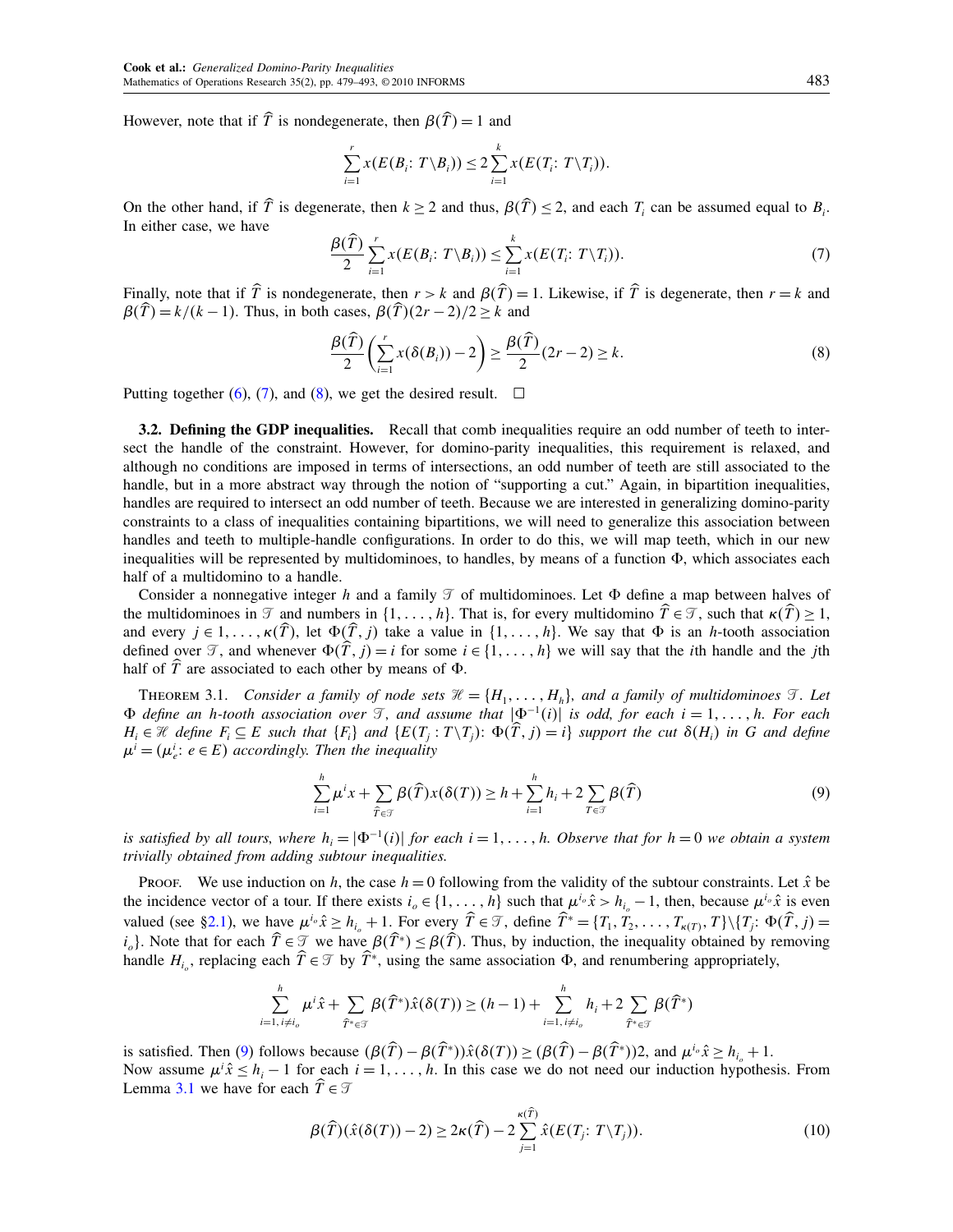<span id="page-5-0"></span>Noting that

$$
\sum_{\widehat{T}\in\mathcal{T}}\kappa(\widehat{T})=\sum_{i=1}^h h_i,
$$

and

$$
\sum_{i=1}^h \hat{x}(F_i) + \sum_{\hat{T} \in \mathcal{T}} \sum_{j=1}^{\kappa(\hat{T})} \hat{x}(E(T_j: T \setminus T_j)) = \sum_{i=1}^h \mu^i \hat{x}
$$

and then summing over  $(10)$ , we obtain

$$
\sum_{\widehat{T} \in \mathcal{T}} \beta(\widehat{T})(\widehat{x}(\delta(T)) - 2) \ge 2 \sum_{\widehat{T} \in \mathcal{T}} \kappa(\widehat{T}) - 2 \sum_{\widehat{T} \in \mathcal{T}} \sum_{j=1}^{\kappa(T)} \widehat{x}(E(T_j; T \setminus T_j))
$$
  

$$
\ge 2 \sum_{i=1}^h h_i - 2 \sum_{i=1}^h \mu^i \widehat{x}
$$
  

$$
= \sum_{i=1}^h h_i + \sum_{i=1}^h (h_i - \mu^i \widehat{x}) - \sum_{i=1}^h \mu^i \widehat{x}
$$
  

$$
\ge \sum_{i=1}^h h_i + h - \sum_{i=1}^h \mu^i \widehat{x}. \quad \Box
$$

We refer to the inequalities [\(9\)](#page-4-0) as *generalized domino-parity (GDP) inequalities*. As in other well-known STSP inequalities, we will denote the sets  $H_1, \ldots, H_h$  as *handles* and the multidominoes  $\widetilde{T} \in \mathcal{T}$  as *teeth*. We will say that teeth with more than one half are *large teeth*. If a multiparity constraint has  $h$  handles, we say that it is an *h-parity constraint*. When  $h = 1$ , and every tooth is nondegenerate and restricted to having at most one half, this class coincides with that of the *domino-parity inequalities* of Letchford [\[19\]](#page-14-0). In order to represent generalized domino-parity inequalities, we will identify them in terms of the tuples  $(\mathcal{H}, \Phi, \mathcal{T})$ , or equivalently, the tuples  $(\mathcal{F}, \Phi, \mathcal{T})$ , corresponding to the handles (or sets  $F_i$ ), the h-tooth association, and the teeth which define them. Note that handles in a GDP inequality can be empty.

Note that our GDP inequalities have no relation to another generalization of domino parity inequalities to PWB-type inequalities given by Naddef [\[22\]](#page-14-0).

#### 3.3. Star and bipartition inequalities are GDP inequalities.

PROPOSITION 3.1. The class of h-parity inequalities contains the class of bipartition inequalities having h handles.

PROOF. Consider a bipartition inequality with handles  $\mathcal{H} = \{H^1, \dots, H^h\}$  and teeth  $\mathcal{T} = \{T^1, \dots, T^t\}$ . Define a set of multidominoes  $\mathcal{T}'$  and an h-tooth association  $\Phi$  by repeating the following procedure.

• Step 1. Choose a tooth  $T^j \in \mathcal{T}$  and define a zero-domino  $\hat{T}^j \in \mathcal{T}'$  having ground set  $T^j$ .

• Step 2. For each handle  $H^i \in \mathcal{H}$  such that  $T^j \cap H^i \neq \emptyset$ , let  $r = \kappa(\widehat{T}^j)$ . Add half  $T^j \cap H^i$  to  $\widehat{T}$ , and define  $\Phi(T, r + 1) = i.$ 

It is easy to see that this procedure leads to a valid  $h$ -parity inequality that coincides with the original bipartition inequality.  $\Box$ 

Given that bipartition inequalities generalize clique-tree inequalities, Proposition  $3.1$  also tells us that h-parity inequalities generalize clique-tree inequalities on h handles.

A more involved argument shows that star inequalities are GDP inequalities; details of the construction can be found in the Ph.D. thesis of Goycoolea [\[14\]](#page-14-0).

The construction in Goycoolea  $[14]$  shows that star inequalities are GDP inequalities such that: (a) for every pair of handles, one must contain the other; and (b) every pair of teeth either have completely disjoint ground sets, or the ground sets are exactly alike.

Note that in addition to containing bipartition and star inequalities, the class of GDP inequalities contains many other new and different structures. It is easy to see that not all GDP inequalities define facets of the STSP polytope, but the class does provide a common framework for possibly extending Letchford's algorithm to superclasses of other inequalities that have proven to be effective in STSP codes.

4. Properties of violated GDP inequalities. In this section we describe necessary and sufficient conditions for an h-parity constraint to be violated.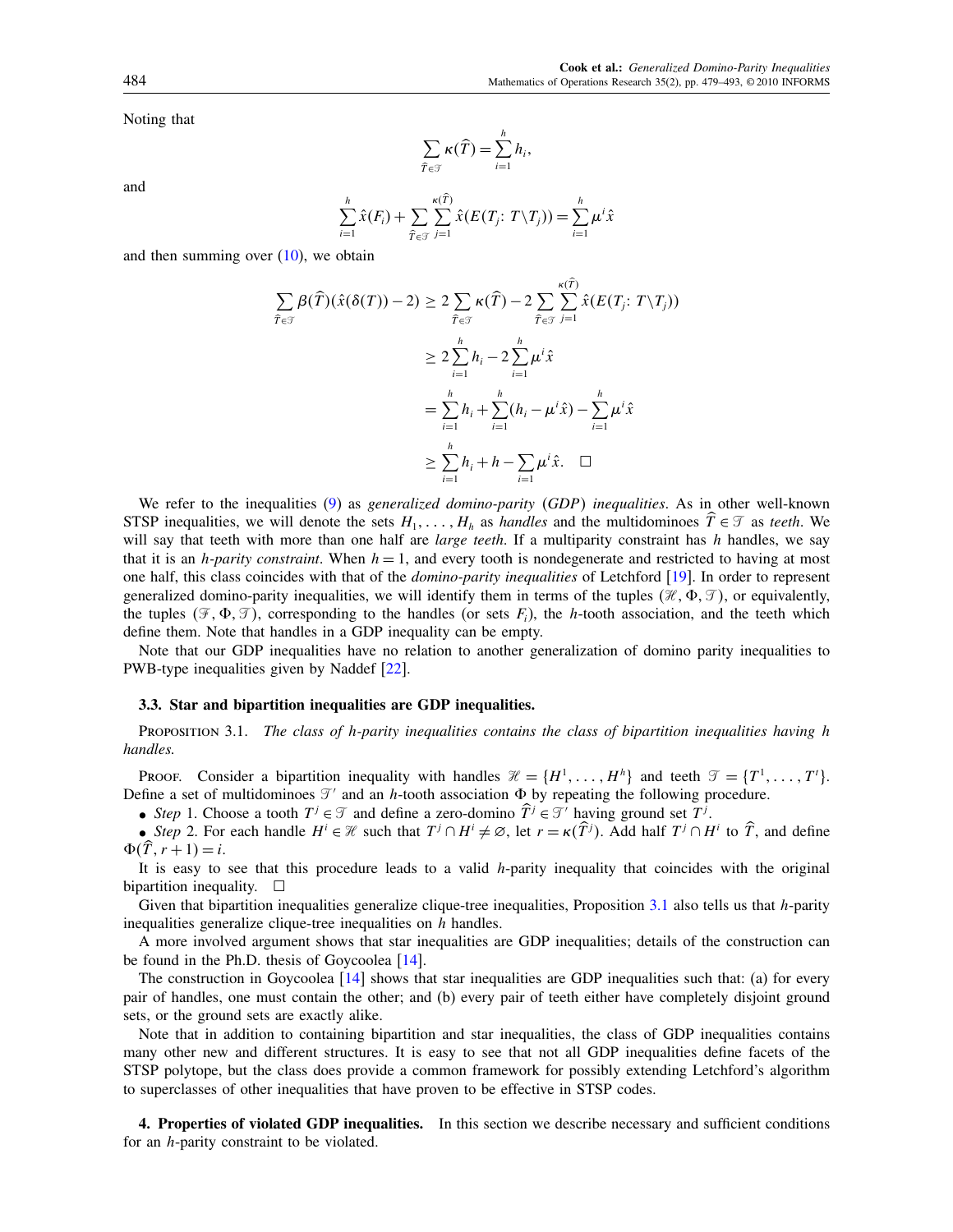<span id="page-6-0"></span>**4.1.** A characterization of violated GDP inequalities. Define the weight of a k-domino  $\overline{T}$  =  ${T_1, T_2, \ldots, T_k, T}$  to be

$$
w(\widehat{T}) := \beta(\widehat{T})(x(\delta(T)) - 2) + \sum_{i=1}^{k} x(E(T_i; T \setminus T_i)) - k. \tag{11}
$$

LEMMA 4.1. Consider an h-parity inequality defined by  $\mathcal{H}$ ,  $\mathcal{T}$ , and  $\Phi$ . Let  $F_i$  be such that the edge sets  $\{E(T_j: T \setminus T_j): \Phi(T, j) = i\}$  and  $\{F_i\}$  support the cut  $\delta(H_i)$  for each  $i = 1, \ldots, h$ . The slack of the h-parity inequality is

$$
\sum_{\widehat{T}\in\mathcal{T}} w(\widehat{T}) + \sum_{i=1}^h x(F_i) - h.
$$

PROOF. The slack is

$$
\sum_{i=1}^{h} \mu^{i} x + \sum_{\widehat{T} \in \mathcal{T}} \beta(\widehat{T}) x(\delta(T)) - h - \sum_{i=1}^{h} h_{i} - 2 \sum_{\widehat{T} \in \mathcal{T}} \beta(\widehat{T})
$$
\n
$$
= \sum_{i=1}^{h} x(F_{i}) + \sum_{\widehat{T} \in \mathcal{T}} \sum_{j=1}^{\kappa(\widehat{T})} x(E(T_{j}: T \setminus T_{j})) + \sum_{\widehat{T} \in \mathcal{T}} (\beta(\widehat{T}) (x(\delta(T)) - 2) - \kappa(\widehat{T})) - h
$$
\n
$$
= \sum_{i=1}^{h} x(F_{i}) + \sum_{\widehat{T} \in \mathcal{T}} \left(\beta(\widehat{T}) (x(\delta(T)) - 2) + \sum_{j=1}^{\kappa(\widehat{T})} x(E(T_{j}: T \setminus T_{j})) - \kappa(\widehat{T})\right) - h
$$
\n
$$
= \sum_{i=1}^{h} x(F_{i}) + \sum_{\widehat{T} \in \mathcal{T}} w(\widehat{T}) - h. \quad \Box
$$

Note that Lemmas [3.1](#page-3-0) and 4.1 together imply that if x satisfies all subtour constraints, then a violated h-parity constraint must satisfy

$$
0 \le \frac{\beta(\widehat{T})}{2} (x(\delta(T)) - 2) \le w(\widehat{T}) < h \quad \text{for all } \widehat{T} \in \mathcal{T}.\tag{12}
$$

Further, note that in many classes of well-known STSP inequalities, the handles are disjoint and halves of a multidomino correspond to tooth-handle intersections (for example, clique-tree inequalities and bipartition inequalities—see Proposition [3.1\)](#page-5-0). In these cases it is not difficult to see that every  $k$ -domino  $T$  participating in such inequalities will satisfy  $w(\hat{T}) \ge \sum_{j=1}^{k} x(\delta(T_j)) - k - 2$ . Thus, if all subtour constraints are satisfied,  $w(\hat{T}) \geq k - 2$ . This means that it is possible to bound the number of teeth having three or more halves that participate in violated h-parity constraints with such a characteristic.

In what follows, let  $x^* = (x_e^* : e \in E)$  be a nonnegative vector satisfying all of the subtour constraints. Let  $G^* = (V, E^*)$  be the corresponding support graph. We now describe several characteristics of violated h-parity inequalities.

Lemma 4.2. There exists an h-parity inequality with slack s<sup>∗</sup> if and only if there exist a family of multidominoes  $\mathcal{T}$ , an h-tooth association  $\Phi$ , and sets  $R_i \subseteq E^*$  for all  $i \in \{1, \ldots, h\}$  such that:

- (i)  $|\Phi^{-1}(i)|$  is odd, for all  $i = 1, \ldots, h$ .
- (ii)  $\{E^*(T_j: T \setminus T_j): \Phi(T, j) = i\}$  and  $\{R_i\}$  support a cut in  $G^*$ , for all  $i = 1, \ldots, h$ .
- (iii)  $s^* = \sum_{i=1}^h x^*(R_i) + \sum_{\hat{T} \in \mathcal{T}} w(\hat{T}) h.$

PROOF. From Theorem [3.1](#page-4-0) and Lemma 4.1, there exists an h-parity inequality with slack  $s^*$  if and only if there exists a family of node sets  $\mathcal{H} = \{H_1, \ldots, H_h\}$  in G, a family of edge sets  $\{F_1, \ldots, F_h\}$  in G, a family of multidominoes  $\mathcal T$  in G, and an h-tooth association  $\Phi$  defined over  $\mathcal T$ , such that:

- (a)  $|\Phi^{-1}(i)|$  is odd, for  $i = 1, ..., h$ .
- (b)  $\{E(T_j: T \setminus T_j): \Phi(T, j) = i\}$  and  $\{F_i\}$  support the cut  $\delta(H_i)$  in G for all  $i = 1, \ldots, h$ .
- (c)  $s^* = \sum_{i=1}^h x^*(F_i) + \sum_{\widehat{T} \in \mathcal{T}} w(\widehat{T}) h.$

Necessity is trivial because we can just take  $R_i = F_i \cap E^*$ , so we focus on sufficiency. Assume that  $\mathcal T$  and  $\Phi$  define an h-tooth association, and sets  $R_i \subseteq E^*$  for  $i \in 1, \ldots, h$  are such that (i) and (ii) hold. For each  $i \in 1, \ldots, h$ , let  $H_i \subseteq V$  be one shore of the cut supported by  $\{E^*(T_j: T \setminus T_j): \Phi(T, j) = i\}$  and  $R_i$ . A set  $F_i$ satisfying (b) and (c) can be obtained from  $R_i$  by adding edges  $e \in \delta(H_i)$  such that  $x_e^* = 0$ .  $\Box$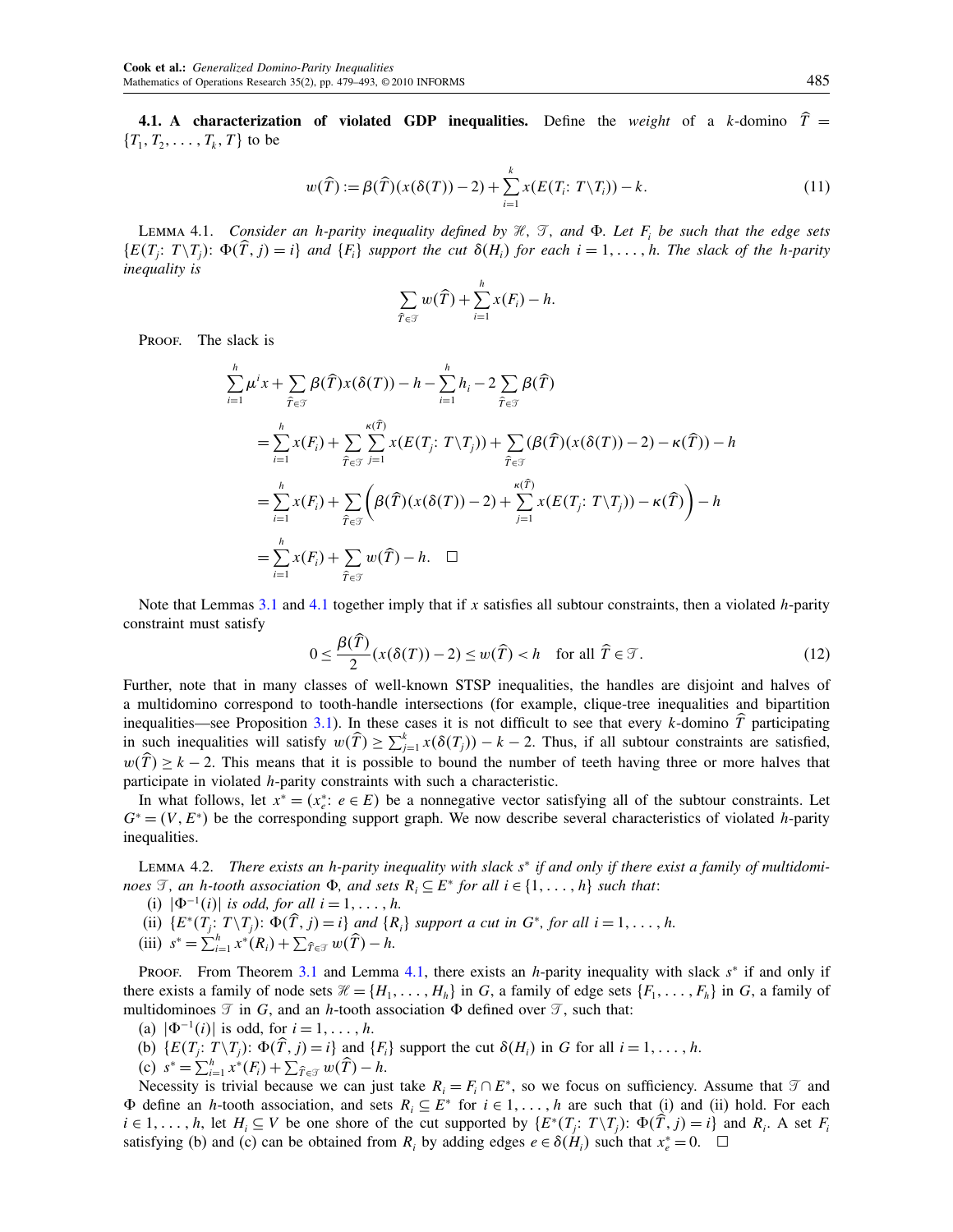<span id="page-7-0"></span>We say that a 1-domino  $\{T_1, T\}$  is *superconnected* in  $G^*$  if the cuts  $\delta^*(T_1)$ ,  $\delta^*(T)$ , and  $\delta^*(T \setminus T_1)$  are all minimal. We say that a 1-domino is trivial if it is of the form  $\{\{u\}, \{u, v\}\}$  with  $u, v \in V$ . The following lemma, which generalizes a result of Letchford [\[19\]](#page-14-0), will be key in the separation algorithm we will later develop.

LEMMA 4.3. Consider a nonnegative vector  $x^*$  satisfying all of the subtour constraints. There exists a maximally violated h-parity constraint  $(\mathcal{F}, \Phi, \mathcal{T})$  such that every 1-domino  $\overline{T} = \{T_1, T\} \in \mathcal{T}$  is superconnected.

The proof of this lemma follows directly from the following results, the first of which admits a straight-forward proof.

LEMMA 4.4. Let edge sets  $\{E_1, \ldots, E_k\}$  support a cut in G.

(a) Let  $S \subseteq E(G)$  define a cut  $\delta(A)$  for some  $A \subsetneq V$ , and assume  $S = S_1 \cup S_2 \cup \cdots \cup S_k$ , where the sets  $S_1,\ldots,S_k$  are pairwise disjoint. Then,  $\{E_1\Delta S_1,\ldots,E_k\Delta S_k\}$  supports a cut in G, although not necessarily the same cut supported by  $\{E_1, \ldots, E_k\}$ .

(b) Consider any edge set  $S \subseteq E(G)$ , then  ${E_1 \Delta S, E_2 \Delta S, E_3, \ldots, E_k}$  supports the same cut as  ${E_1, E_2, \ldots, E_k}$  in G.

LEMMA 4.5. Consider a fractional solution  $x^*$  and an h-parity constraint  $(\mathcal{F}, \Phi, \mathcal{T})$  such that  $\widehat{T} = \{T_1, T\} \in$  $\mathcal I$  is not superconnected. It is possible to replace  $\overline{T}$  with a trivial  $1$ -domino and obtain another h-parity constraint with less than or equal slack than that of  $(\mathcal{F}, \Phi, \mathcal{T})$ .

PROOF. Consider any edge  $e = \{u, v\} \in E$  and define a trivial 1-domino  $\hat{T}' = \{\{u\}, \{u, v\}\}\$ . Observe that  $w(T') = 1 - x_e^*$ . Assume that  $\Phi(T, 1) = i$  and let  $\{F_i, E(T_1; T \setminus T_1), E_1, \ldots, E_k\}$  be the support set of the *i*th handle, where sets  $E_1, \ldots, E_k$  correspond to the edge sets derived from other multidominoes.

*Case* 1. Assume that  $\delta(T)$  is not a minimal cut. In this case, we have that  $x^*(\delta(T)) \geq 4$ . From part (b) of Lemma 4.4, we know that  $\{F_i, E(T_1: T \setminus T_1), E_1, \ldots, E_k\}$  and  $\{(F_i \Delta E(T_1: T \setminus T_1)) \Delta \{e\}, \{e\}, E_1, \ldots, E_k\}$  support the same handle. Let  $F_i' = (F_i \Delta E(T_1: T \setminus T_1)) \Delta \{e\}$ . Observe that

$$
x^*(F'_i) + w(\hat{T}') \le (x(F_i) + x(E(T_1: T \setminus T_1)) + x_e) + (1 - x_e)
$$
  
=  $x^*(F_i) + 1 + x(E(T_1: T \setminus T_1))$   
 $\le x^*(F_i) + (x(\delta(T)) - 3) + x(E(T_1: T \setminus T_1))$   
=  $x^*(F_i) + x(w(T)).$ 

Let  $\mathcal{F}' = \mathcal{F} \setminus \{F_i\} \cup \{F'_i\}$  and  $\mathcal{T}' = \mathcal{T} \setminus \{T\} \cup \{T'\}$ . Further, define  $\Phi'$  equal to  $\Phi$  but for the fact that  $\Phi'(T', 1) = i$ . From Lemma [4.2,](#page-6-0) we know that  $(\mathcal{F}', \Phi', \mathcal{F}')$  defines a valid *h*-parity inequality, and from Lemma [4.1](#page-6-0) it follows that the slack of this new inequality is less than or equal to that of  $(\mathcal{F}, \Phi, \mathcal{T})$ . Thus we conclude our result.

Case 2. Assume that  $\delta(T_1)$  is not a minimal cut. In this case, we have that  $x^*(\delta(T_1)) > 4$ . Observe that  $E(T \setminus T_1: T^c)$  and  $E(T_1: T \setminus T_1)$  are disjoint, and that  $\delta(T \setminus T_1) = E(T \setminus T_1: T^c) \cup E(T_1: T \setminus T_1)$ . Applying part (a) with  $S_1 = E(T \setminus T_1: T^c)$  and  $S_2 = E(T_1: T \setminus T_1)$  and then part (b) with  $S = \{e\}$  of Lemma 4.4, we know that because  $\{F_i, E(T_1: T \setminus T_1), E_1, \ldots, E_k\}$  supports a cut, then so does  $\{(F_i \Delta E(T \setminus T_1: T^c)) \Delta \{e\}, \{e\}, E_1, \ldots, E_k\}$ (though not necessarily the same one). Let  $F_i' = (F_i \Delta E(T \setminus T_1 : T^c)) \Delta \{e\}$ . Observe that

$$
x^*(F'_i) + w(\hat{T}') \le (x(F_i) + x(E(T\setminus T_i; T^c)) + x_e) + (1 - x_e)
$$
  
=  $x^*(F_i) + 1 + x(E(T\setminus T_i; T^c))$   
 $\le x^*(F_i) + (x(\delta(T_i)) - 3) + x(E(T\setminus T_i; T^c))$   
=  $x^*(F_i) + x(w(T)).$ 

Let  $\mathcal{F}' = \mathcal{F} \setminus \{F_i\} \cup \{F'_i\}$  and  $\mathcal{T}' = \mathcal{T} \setminus \{T\} \cup \{T'\}$ . Further, define  $\Phi'$  equal to  $\Phi$  but for the fact that  $\Phi'(T', 1) = i$ . From Lemma [4.2](#page-6-0) we know that  $(\mathcal{F}', \Phi', \mathcal{F}')$  defines a valid h-parity inequality, and from Lemma [4.1](#page-6-0) it follows that the slack of this new inequality is less than or equal to that of  $(\mathcal{F}, \Phi, \mathcal{T})$ . Thus, we conclude our result.

Case 3. Assume that  $\delta(T \setminus T_1)$  is not a minimal cut. In this case, the proof is analogous to that of Case 2.  $\Box$ 

4.2. Planar duality and violated GDP inequalities. We henceforth assume that  $G^*$  is a planar graph and let  $\bar{G}^*$  denote the planar dual of  $G^*$ . For any subset  $F \subseteq E(G^*)$ , denote by  $\bar{F}$  the corresponding edges in  $\bar{G}^*$ . For each  $\bar{e} \in G^*$ ; let  $x_{\bar{e}}^* = x_e^*$ .

A graph is called *Eulerian* if every node has even degree. As in Letchford [\[19\]](#page-14-0), we do not require that Eulerian graphs be connected.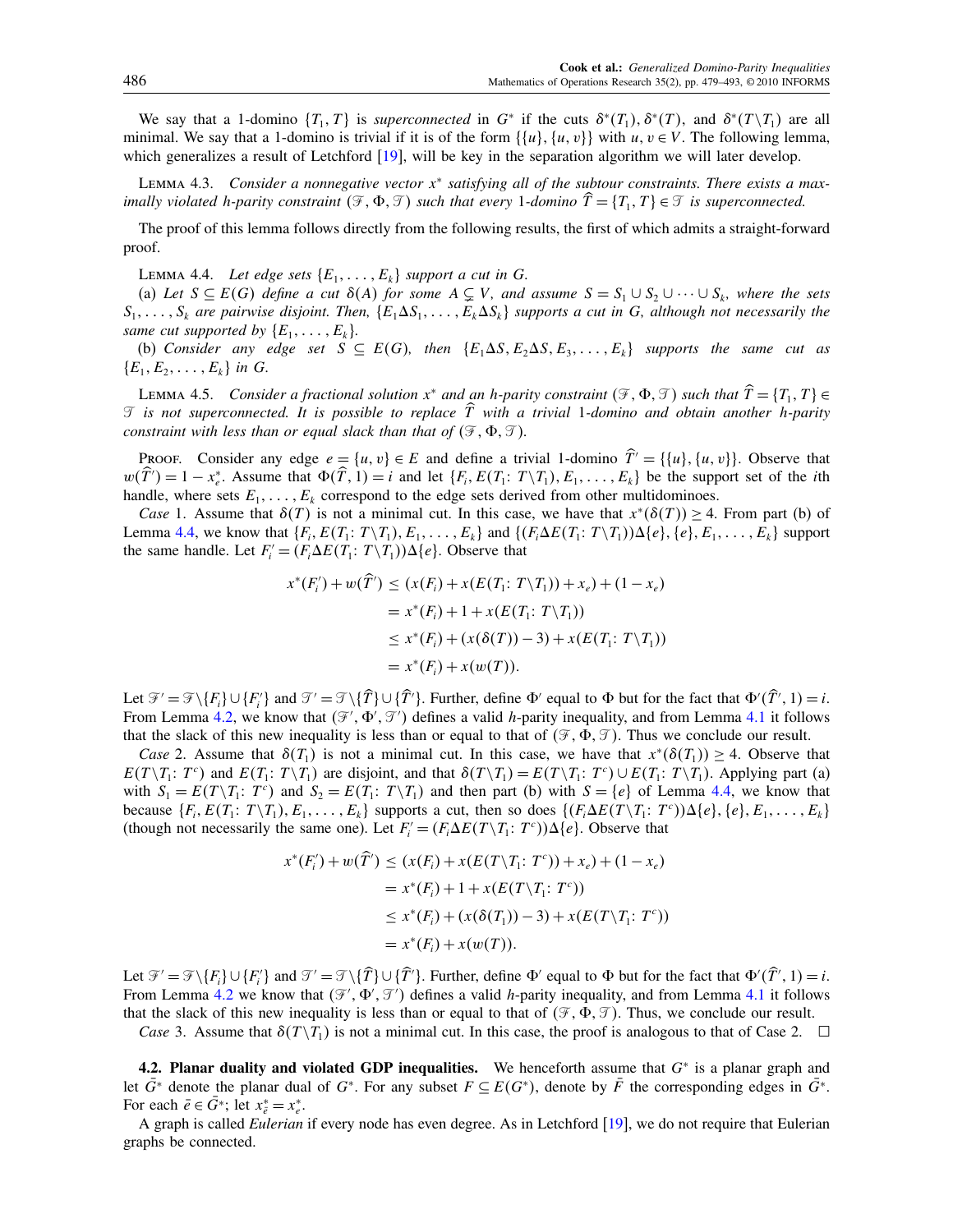<span id="page-8-0"></span>Let r be a positive integer and suppose  $E_1, \ldots, E_r \subseteq E^*$ . s before, let  $\mu_e = |\{i : e \in E_i\}|$ . The collection  $\{E_i: i = 1, \ldots, r\}$  is said to *support an Eulerian subgraph* in  $G^*$  if the edges  $\bar{e}$  for which  $\mu_e$  is odd form an Eulerian subgraph in  $G^*$ .

A cut  $C \subseteq E(G)$  is *minimal* if removing any subset of edges from C results in an edge set that does not define a cut. Observe that for any set  $A \subsetneq V$  the cut  $\delta(A)$  can always be decomposed into an edge disjoint union of minimal cuts. A well-known result (see Mohar and Thomassen [\[20\]](#page-14-0)) is that if G is planar and  $C \subseteq E(G)$  is a minimal cut, then  $\overline{C}$  is a simple cycle in  $\overline{G}^*$ . Because every Eulerian subgraph can be decomposed into edge disjoint simple cycles, this result implies that  $\{E_i: i = 1, \ldots, r\}$  supports an Eulerian subgraph in  $G^*$  if and only if  $\{E_i: i = 1, \ldots, r\}$  supports a cut in  $G^*$ . This observation implies the following dual version of Lemma [4.2.](#page-6-0)

Lemma 4.6. There exists an h-parity inequality having slack s<sup>∗</sup> if and only if there exist a family of multidominoes  $\mathcal{T}$ , an h-tooth association  $\Phi$ , and sets  $\overline{R}_i \subseteq \overline{E}^*$  for all  $i \in \{1, \ldots, h\}$  such that:

- (i)  $|\Phi^{-1}(i)|$  is odd, for all  $i = 1, \ldots, h$ .
- (ii)  $\{E^*(T_j: T\setminus T_j): \Phi(T, j) = i\}$  and  $\{R_i\}$  support an Eulerian subgraph in  $G^*$  for all  $i = 1, \ldots, h$ .
- (iii)  $s^* = \sum_{i=1}^h x^*(\overline{R}_i) + \sum_{\widehat{T} \in \mathcal{T}} w(\widehat{T}) h.$

In Figure 2 we illustrate the relevant edges of a two-parity constraint in the dual graph  $\bar{G}^*$ . This example has a total of six teeth, with one of the teeth strictly containing two other teeth. In the illustration, the dark circles represent nodes in  $V^*$ , the solid lines represent edges in  $R_i$  for  $i = 1, 2$ , the dashed lines represent edges in  $\delta(T)$ for  $T \in \mathcal{T}$ , and the dotted lines represent edges in  $E(T_j: T \setminus T_j)$  for  $j \in 1, \ldots, h$  such that  $\Phi(T, j) \in \{1, 2\}$ . Note that the solid and dotted lines together support two Eulerian subgraphs, one for each handle.

Planarity also allows us to strengthen our characterization of 1-dominoes that participate in violated h-parity inequalities. The following result by Letchford [\[19\]](#page-14-0) is very powerful when combined with Lemma [4.3.](#page-7-0)

THEOREM 4.1 (LETCHFORD [\[19\]](#page-14-0)). Let  $x^*$  be a fractional solution satisfying all of the subtour constraints. Let  $T = \{T_1, T\}$  be a superconnected 1-domino. If  $G^*$  is a planar graph, then there exist two vertices  $s, t \in G^*$ such that each of the following edge sets is an  $(s, t)$  path in  $\bar{G}^*$ :

(i)  $E^*(T_1: T \setminus T_1)$ ,

(ii) 
$$
E^*(T_1: V \setminus T_1)
$$
,

(iii) 
$$
E^*(T \setminus T_1: V \setminus T)
$$
.

Furthermore, these three  $(s, t)$  paths are edge disjoint and also have no vertices in common other than s and t.

An example of this result is depicted in Figure [3.](#page-9-0) In illustration (a) a 1-domino is drawn in G<sup>∗</sup>. In this picture, the dotted lines represent the boundary of the domino and of its half, the dashed lines represent the edges in  $\delta(T) \cup E(T_1: T \setminus T_1)$ , and the solid lines represent other edges in the graph. In illustration (b) the edges defining the same domino are depicted in  $G^*$ . Again, the dashed lines correspond to the edges in  $\delta(T) \cup E(T_1; T \setminus T_1)$ , and the solid lines correspond to the remaining edges. As can be seen in the latter illustration, the dashed lines define three edge disjoint paths that join vertices  $s$  and  $t$  and that do not have any other vertices in common.



FIGURE 2. A 2-parity constraint represented in  $\overline{G}^*$ .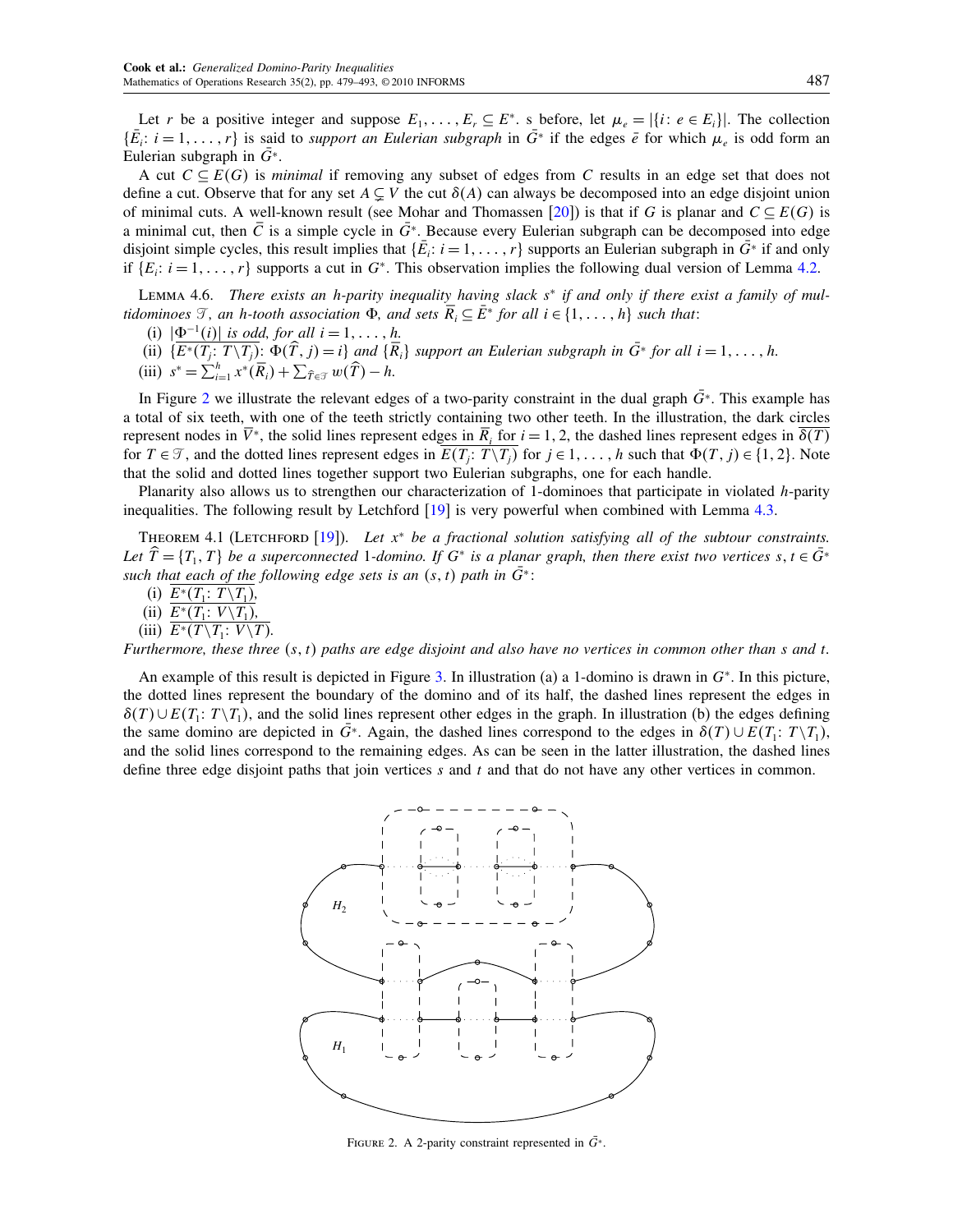<span id="page-9-0"></span>

FIGURE 3. Representation of a domino in  $G^*$  and  $\bar{G}^*$ .

5. Separating GDP inequalities in planar graphs. Let  $\mathfrak{D}(h, l, r)$  represent the set of all generalized domino-parity inequalities  $(\mathcal{H}, \Phi, \mathcal{T})$  such that (a) the number of handles is not greater than h, e.g.,  $|\mathcal{H}| \leq h$ ; (b) the number of large teeth is not greater than l, e.g.,  $|T \in \mathcal{T} : \kappa(T) \geq 2| \leq l$ ; and (c) no tooth has more than r halves, e.g.,  $\kappa(T) \le r$  for all  $T \in \mathcal{T}$ .

In this section we present a polynomial-time algorithm that, for fixed integers  $h, l, r$ , finds a maximally violated constraint in  $\mathcal{D}(h, l, r)$  in polynomial time, provided  $G^*$  is planar.

The algorithm proceeds in two steps. First, a set of candidate teeth is generated. Second, an enumeration scheme tests different associations  $\Phi$  with the candidate teeth in order to identify a maximally violated inequality.

5.1. Step 1: Generating a set of candidate teeth. We begin with a simple result that establishes a bound on the weight of teeth participating in violated inequalities.

LEMMA 5.1. Let  $x^*$  be a fractional solution, and let  $\widehat{T}$  correspond to a k-domino participating in a violated h-parity constraint. Then,

$$
x^*(\delta(T)) + \sum_{j=1}^k x^*(E(T_j; T \setminus T_j)) < h + k + 2. \tag{13}
$$

PROOF. We know that

$$
w(\widehat{T}) = \beta(\widehat{T})(x^*(\delta(T)) - 2) + \sum_{i=1}^k x^*(E(T_i; T \setminus T_i)) - k.
$$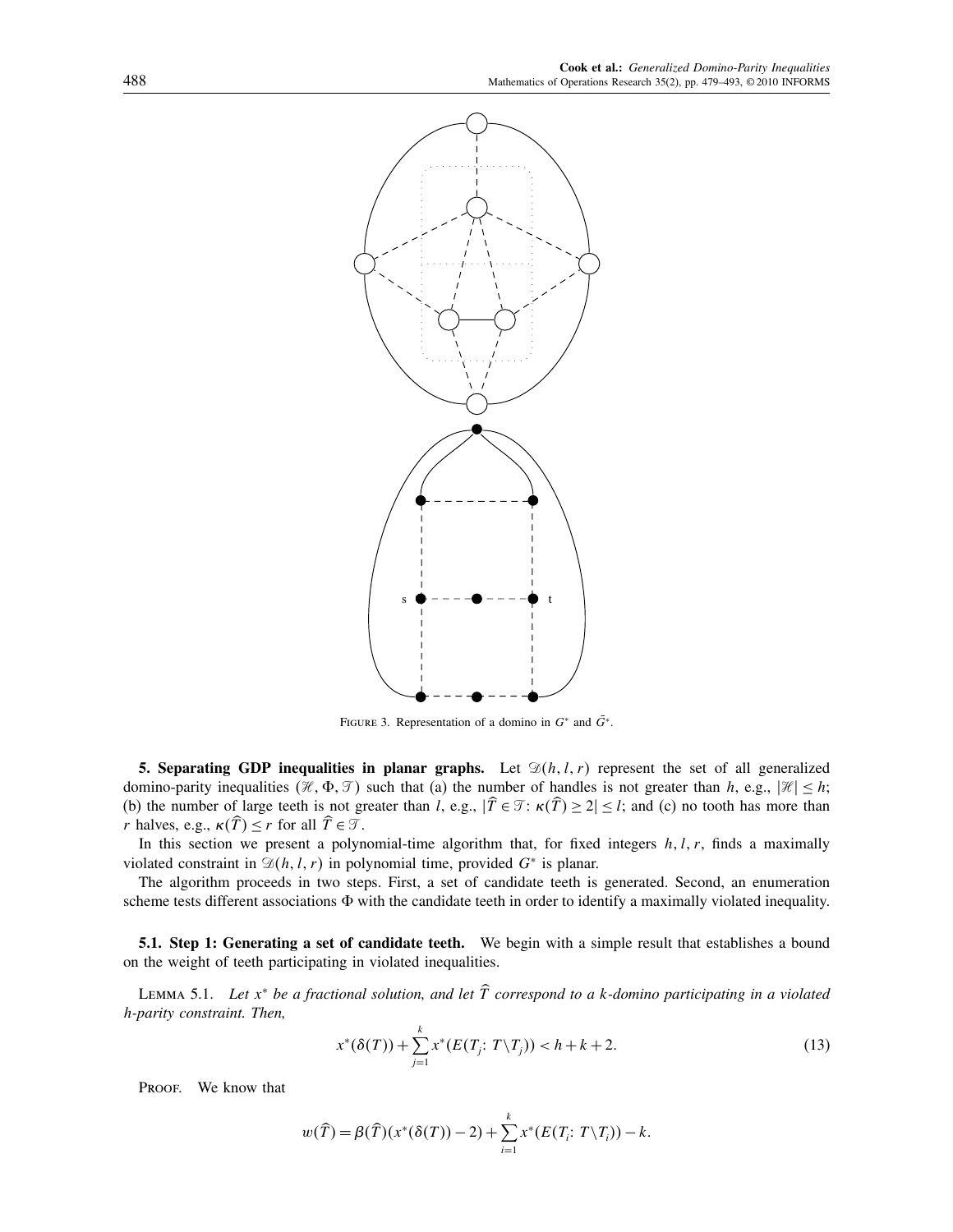<span id="page-10-0"></span>From Equation [\(12\)](#page-6-0) we know that  $w(\hat{T}) < h$ . In addition, we know  $\beta(\hat{T}) \ge 1$ . Thus,

$$
(x^*(\delta(T)) - 2) + \sum_{i=1}^k x^*(E(T_i; T \setminus T_i)) - k \le w(\widehat{T}) < h.
$$

The result immediately follows.  $\Box$ 

Consider a fractional solution  $x^*$  and nonnegative integers h, l, r. We say that a set of multidominoes  $\mathcal{L}^*$  is complete for  $\mathfrak{D}(h, l, r)$  if every constraint  $(\mathcal{H}, \Phi, \mathcal{T}) \in \mathfrak{D}(h, l, r)$  that is violated by  $x^*$  satisfies  $\mathcal{T} \subseteq \mathcal{L}^*$ .

The importance of Lemma [5.1](#page-9-0) is that it allows us to construct a complete set of teeth, as indicated by the following proposition.

PROPOSITION 5.1. Consider  $x^*$  satisfying all of the subtour constraints and nonnegative integers  $h, l, r$ . It is possible to construct a complete set of multidominoes for  $\mathfrak{D}(h, l, r)$  in  $O(n^{r^2 + (h+3)(r+1)+1})$ .

Proof. Consider a k-domino  $\hat{T}$  (with  $k \leq r$ ) participating in a violated h-parity constraint. Lemma [5.1](#page-9-0) implies  $x^*(\delta(T)) < h + k + 2$ . In addition, because  $\delta(T_j) \subseteq T \cup E(T_j; T \setminus T_j)$  for each  $j = 1, \ldots, k$ , it also implies that  $x^*(\delta(T_i)) < h+k+2$ . Thus, it can be seen that the building blocks the multidominoes required are the sets  $A \subseteq V(G^*)$  such that  $x^*(\delta(A)) < h + r + 2$ .

Let  $\mathcal{A} = \{A \subsetneq V : x^*(\delta(A)) < h+r+2\}$ . Because all sets  $A \subsetneq V(G^*)$  satisfy  $x^*(\delta(A)) \geq 2$ , we know that each  $A \in \mathcal{A}$  is within a factor of  $\alpha = (h + r + 2)/2$  of the min-cut. From Karger [\[18\]](#page-14-0) it follows that  $|\mathcal{A}| \leq (2n)^{h+r+2}$ . Using the algorithm of Nagamochi [\[25\]](#page-14-0), it is possible to completely enumerate  $\mathcal{A}$  in  $O(m^2n + n^{h+r+2}m)$ , where m is the number of edges in G. Because in planar graphs  $m = O(n)$ , we have that the entire enumeration of  $\mathcal A$ can be performed in  $O(n^{h+r+3})$ .

Given the set  $A$ , it is now possible to build  $\mathcal{L}^*$ . Start by enumerating k from 1 to r. Next, enumerate all possible ground sets  $T \in \mathcal{A}$ . Third, enumerate all possible subsets  $\{T_1, \ldots, T_k\} \subseteq \mathcal{A}$ . If  $T = \{T_1, \ldots, T_k, T\}$ defines a k-domino, and in addition its weight satisfies the bound prescribed by Lemma [5.1,](#page-9-0) store it in  $\mathcal{L}^*$ . Otherwise, discard  $T$  and keep iterating.

Let  $f(n, k)$  be the time required to test if  $\{T_1, \ldots, T_k, T\}$  defines a k-domino. For each  $k = 1, \ldots, h$  this second part of the algorithm requires  $|\mathcal{A}| \binom{|\mathcal{A}|}{k} f(n, k)$  iterations. Because  $|\mathcal{A}| = O(n^{h+r+2})$ , this is equal to  $O(n^{(h+r+2)(k+1)}f(n, k))$ . Thus, after enumerating over all k the running time will be  $O(rn^{(h+r+2)(r+1)}f(n, r))$ .

Finally, note that  $f(n, k) \le O(n^{2k})$ , because to test if  $\{T_1, \ldots, T_k, T\}$  defines a k-domino, it suffices to (a) check if  $T_1, \ldots, T_k \subseteq T$ , taking  $O(n)$  time, and (b) check all possible subsets of  $\{T_1, \ldots, T_k\}$  to see if they define the appropriate cut, taking  $O(n2^k)$ .

Thus we conclude that the total running time required to generate  $\mathcal{L}^*$  is bounded by  $n^{h+r+3} + r2^r n^{(h+r+2)(r+1)+1}$ , which is  $O(n^{r^2+(h+3)(r+1)+1})$ .

Note that we can discard from  $\mathcal{L}^*$  any 1-dominoes that are not superconnected as in Lemma [4.3,](#page-7-0) and that this does not affect the overall running time complexity of the procedure.  $\Box$ 

5.2. Step 2: Putting it all together. Before actually getting to the main separation theorem, it is necessary to establish some basic graph-theoretic results.

PROPOSITION 5.2. Consider a planar graph G. Let  $S_1, S_2$  be two Eulerian subgraphs of G such that  $S_1 \cup S_2 =$  $E(G)$ . Further, assume that G does not contain more than  $h-1$  edge disjoint cycles. Then, the number of nodes having odd degree in the subgraph induced by  $S_1\backslash S_2$  is bounded by  $8h-4$ .

PROOF. Let  $F(G)$  represent the faces of graph G. Define two faces of G as being *adjacent* if their respective frontiers share a common edge. First, observe that  $|F(G)| < 4h$ . In fact, if  $|F(G)| > 4h$ , from the four-color theorem (Appel and Haken  $[1]$ ) it would follow that there exists a set of h nonadjacent faces. This in turn would imply that there exist h edge disjoint cycles in  $E(G)$ , obtained by taking the frontier of the faces, which contradicts our problem hypotheses.

From Euler's formula we know that if  $K(G)$  is the set of connected components in G, then  $|E(G)| = |V(G)| +$  $|F(G)| - 1 - |K(G)|$ . Thus, because  $|K(G)| > 1$ , it follows that  $|E(G)| < |V(G)| + 4h - 2$ . For each  $v \in V(G)$ , let  $d(v)$  represent the degree of v in G. Observe that because  $E(G)$  is the union of two Eulerian subgraphs,  $d(v) \ge 2$  for all  $v \in V(G)$ . Define  $\delta_v = 1$  if  $d(v) \ge 3$ , and  $\delta_v = 0$  otherwise. It is clear that  $2 + \delta_v \le d(v)$  for all  $v \in V(G)$ . Because  $\sum_{v \in V(G)} d(v) = 2|E(G)|$ , it follows that

$$
2|V(G)| + \sum_{v \in V(G)} \delta_v \le \sum_{v \in V(G)} d(v) = 2|E(G)| < 2|V(G)| + 8h - 4.
$$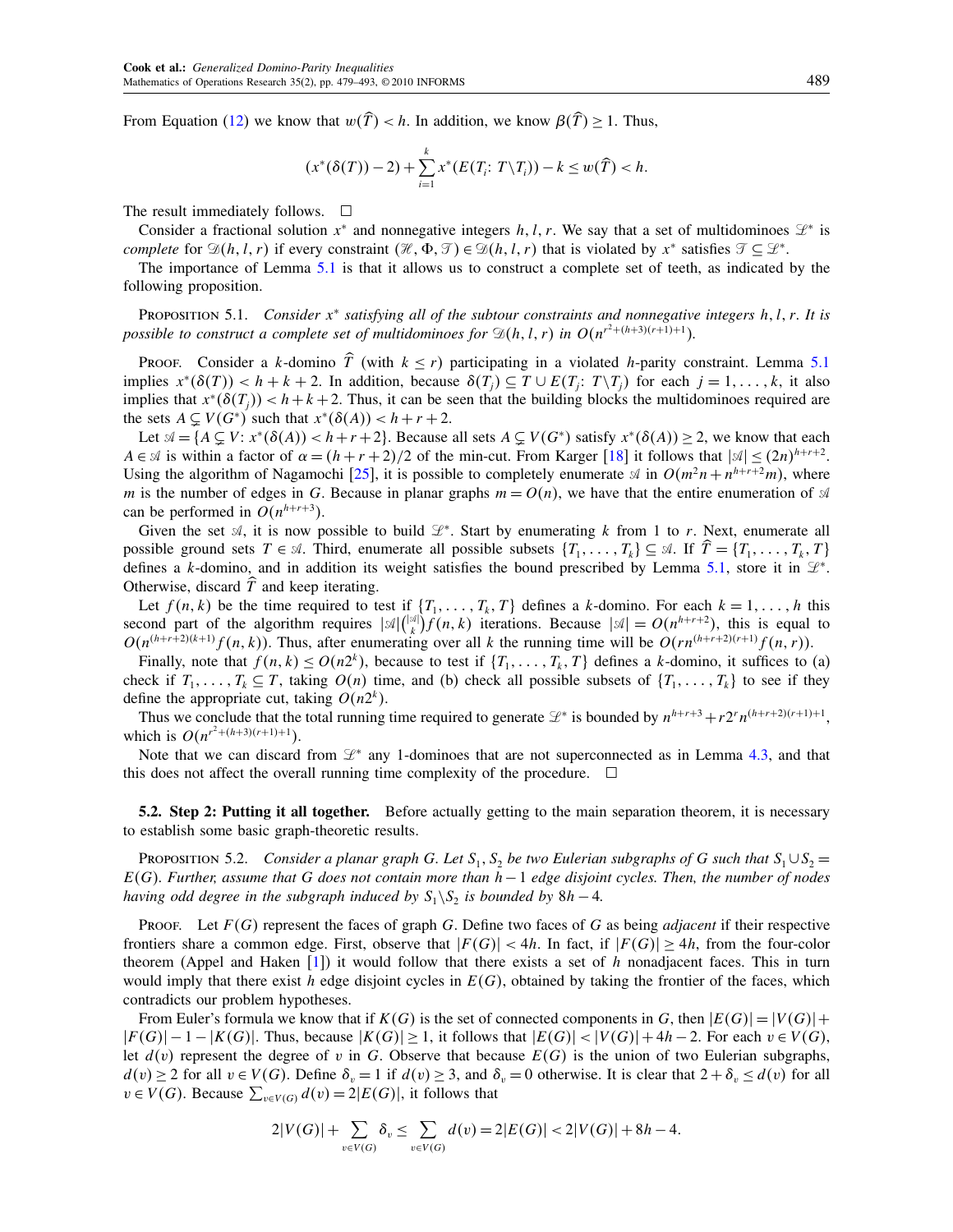<span id="page-11-0"></span>Thus,  $\sum_{v \in V(G)} \delta_v < 8h-4$ . However, every node  $v \in V(G)$  having odd degree satisfies  $\delta_v = 1$ . Thus, the number of nodes in G having odd degree is less than  $8h - 4$ .

Finally, consider the subgraph induced by  $S_1\backslash S_2$ . Because the number of nodes having an odd degree in this graph is equal to the number of nodes having an odd degree in G, the result follows.  $\Box$ 

Consider a graph  $G = (V, E)$  and  $T \subseteq V$ . A set  $J \subseteq E$  is a T-Join if T is equal to the set of vertices of odd degree in the graph  $(V, J)$ . For a thorough background on T-Joins, see Schrijver [\[26\]](#page-14-0).

PROPOSITION 5.3. Consider a graph  $G = (V, E)$ . Assume that each edge  $e \in E$  has nonnegative weight  $x_e$ , and that  $E = R \cup B$ , where R and B are disjoint. Say that every edge in R is red, and every edge in B is blue. Consider a set  $T \subseteq V$  such that  $|T|$  is even. It is possible to find a minimum weight T-Join having an odd (or even) number of red edges in  $O(2^{|T|} + |T|^2 |V|^2 + |V|^3)$ .

Proof. Say that  $F \subseteq E$  is *odd* if  $|F \cap R|$  is odd; otherwise, say that F is *even*. Observe that if J is a T-Join in G, then  $J = C \cup P_1 \cup P_2 \cup \cdots \cup P_k$ , where each set  $P_i$  is a path with endpoints in T, and set C is (a possibly empty) Eulerian subgraph. Further, observe that there exists a minimum-weight odd (and even) T-Join such that the paths  $P_i$  are pairwise edge disjoint, the set C is either empty or an odd simple cycle; and that if  $P_i$  is odd (or even), then  $P_i$  is a minimum-weight odd (or even) path connecting its endpoints.

Let  $C^1$  be a minimum-weight odd cycle in G'. Observe that such a cycle can be computed in  $O(|V|^3)$  (see Gerards and Schrijver [\[13\]](#page-14-0)). For each pair of distinct nodes  $s, t \in T$ , define  $P_{st}^0$  as a minimum-weight even path joining s and t. Likewise, define  $P_{st}^1$  as a minimum-weight odd path joining s and t. Observe that given s,  $t \in T$ finding  $P_{st}^0$  and  $P_{st}^1$  can be achieved in  $O(|V|^2)$  by solving a shortest-path problem in an appropriate graph (see Gerards and Schrijver [\[13\]](#page-14-0)). Computing all of the paths can thus be achieved in  $O(|T|^2|V|^2)$ . Define a graph G' with node set T. For each pair of distinct nodes  $s, t \in T$ , define an even edge in G' having endpoints s, t and weight  $w(P_{st}^0)$ , and define an odd edge in G' having endpoints s, t and weight  $w(P_{st}^1)$ . The minimum-weight odd (or even) perfect-matching problem in G' can be solved by enumeration in  $O(2^{|T|})$ . Let  $M^o \subseteq E(G')$  be the optimal even solution of this subproblem, and let  $M<sup>1</sup>$  be the optimal odd solution of this subproblem. By expanding the edges in  $M^{\circ}$  and  $M^1$  to their corresponding paths, and iteratively removing pairs of repeated edges until each edge appears at most once in the resulting subgraphs, it is not difficult to see that we obtain T-Joins  $J^{\circ}$  and  $J^1$  of even and odd parity. It follows that a minimum-weight even T-Join is given either by  $J^{\circ}$ or  $J^1 \Delta C^1$ , and that a minimum-weight odd T-Join is given either by  $J^1$  or  $J^0 \Delta C^1$ .  $\Box$ 

Consider a graph  $G = (V, E)$ . Assume that the edge set E is partitioned into three subsets R, Y, B where each edge in  $R$  is labeled red, each edge in  $Y$  is labeled yellow, and each edge in  $B$  is labeled blue. In addition, assume that each edge  $e \in E$  has a nonnegative weight w<sub>e</sub>. We say that a set of edges  $D \subseteq E$  defines an RYB subgraph if D is Eulerian and  $Y \subseteq D$ . Further, if  $|D \cap R|$  is odd, we say that D is odd; otherwise, we say that D is even.

Proposition 5.4. It is possible to find a minimum-weight odd (or even) RYB subgraph in  $O(2^{|T|} + |T|^2 |V|^2 + |V|^3)$ , where T is the set of nodes having odd degree in the subgraph induced by Y.

PROOF. Let  $T = \{v \in V : v \text{ is the endpoint of an odd number of edges } e \in Y\}$ . Observe that for any Eulerian subgraph  $D \subseteq E$  such that  $Y \subseteq D$ , we will have that  $D \setminus Y$  is a T-Join. Thus, our problem reduces to finding a minimum-weight T-Join  $J \subseteq E\Y$  such that  $|J \cap R|$  is odd (even). Thus, the result follows from Proposition 5.3.  $\Box$ 

Consider nonnegative integers h, l, r and a complete set of multidominoes  $\mathcal{L}^*$  for  $\mathcal{D}(h, l, r)$ . Consider a collection of large teeth  $\mathcal{T}^+ \subseteq \mathcal{L}^*$  and an h-tooth association  $\Phi^+$  defined over  $\mathcal{T}^+$ . We say that  $(\mathcal{T}, \Phi, \mathcal{R})$ defines an *extension* of  $\mathcal{T}^+$  and  $\Phi^+$  if the following conditions are met:

- $\mathcal{R} = \{R_1, \ldots, R_h\}$ , where  $R_i \subseteq E^*$ , for  $i = 1, \ldots, h$ .
- $\mathcal{T} \subseteq \mathcal{L}^*$  and  $\mathcal{T} \setminus \mathcal{T}^+$  is a collection of 1-dominoes.
- $\Phi$  is an *h*-tooth association over  $\mathcal{T}$ , and  $\Phi$  restricted to  $\mathcal{T}^+$  coincides with  $\Phi^+$ .
- $|\Phi^{-1}(i)|$  is odd, for  $i = 1, \ldots, h$ .
- $\{E(T_j: T \setminus T_j): \Phi(T, j) = i\}$  and  $\{R_i\}$  supports a cut in  $G^*$ , for all  $i = 1, \ldots, h$ .

PROPOSITION 5.5. Consider nonnegative integers  $h, l, r$  and a fractional solution  $x^*$  satisfying all of the subtour constraints. Assume G<sup>∗</sup> is planar and let  $\mathcal{L}^*$  be a complete set of multidominoes for  $\mathfrak{D}(h, l, r)$ . Let  $\mathfrak{T}^+ \subseteq$  $\mathcal{L}^*$  be a collection of large multidominoes such that  $|\mathcal{T}^+| \leq l$ , and let  $\Phi^+$  be an h-tooth association defined over  $\mathcal{T}^+$ . It is possible to identify an extension  $(\mathcal{T}, \Phi, \mathcal{R})$  of  $\mathcal{T}^+$ ,  $\Phi^+$  minimizing  $s^* = \sum_{i=1}^h x^*(R_i) + \sum_{\widehat{I} \in \mathcal{T}} w(\widehat{I}) - h$ in  $O(n^3)$ , when h, l, r are treated as constants.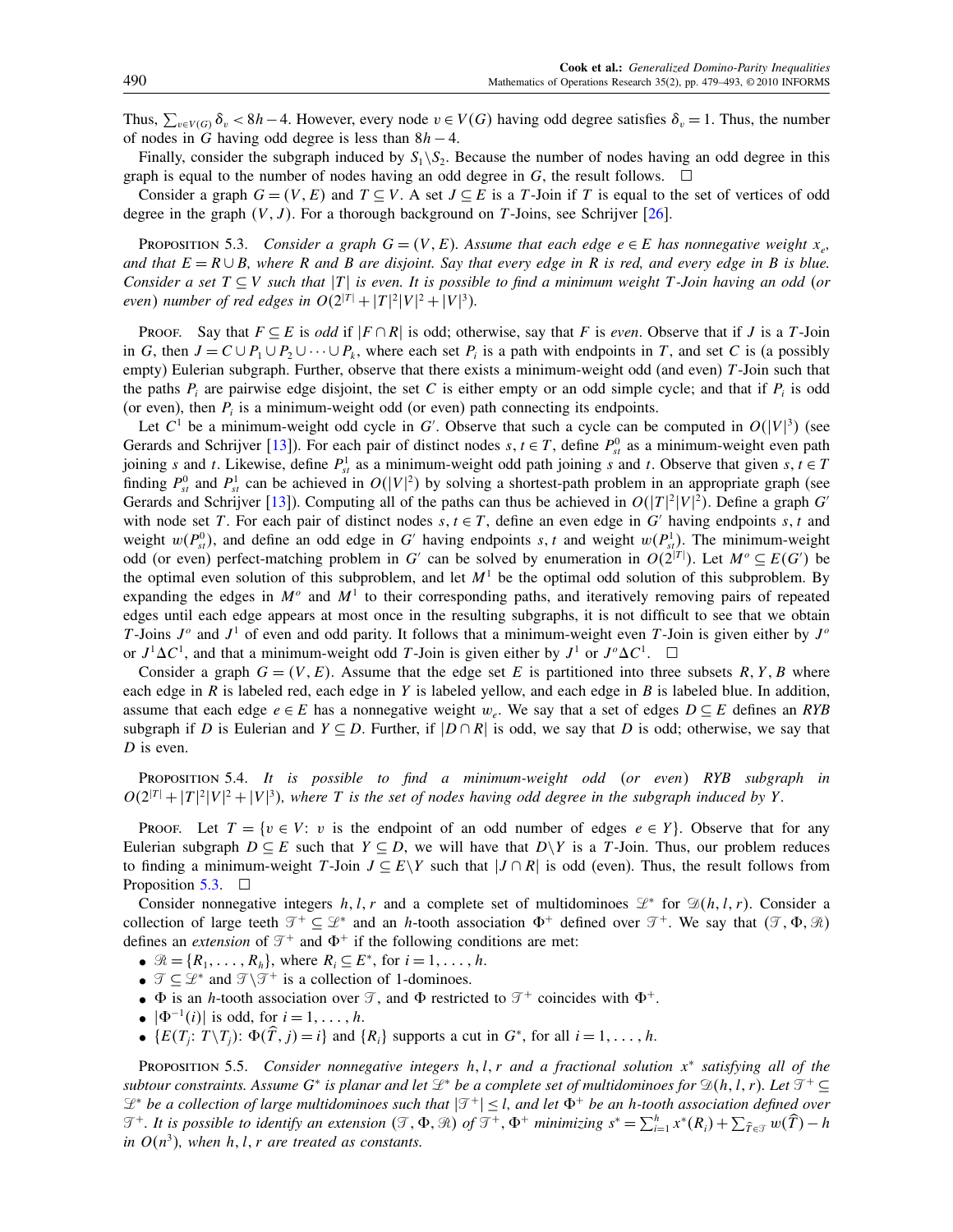<span id="page-12-0"></span>Proof. Because  $G^*$  is a planar graph, it suffices to construct  $\Phi$ ,  $\mathcal{T}$ , and  $\mathcal{R}$  satisfying the conditions of Lemma [4.6.](#page-8-0) That is, we must satisfy:

(i)  $\mathcal{T}^+ \subseteq \mathcal{T}$  and every  $T \in \mathcal{T} \setminus \mathcal{T}^+$  is a 1-domino.

(ii)  $\Phi$  restricted to  $\mathcal{T}^+$  is equal to  $\Phi^+$ , and  $|\Phi^{-1}(i)|$  is odd, for all  $i = 1, \ldots, h$ .

(iii)  $\{E^*(T_j: T \setminus T_j): \Phi(T, j) = i\}$  and  $\{R_i\}$  support an Eulerian subgraph in  $G^*$  for all  $i = 1, \ldots, h$ .

(iv)  $s^* = \sum_{i=1}^h x^*(\overline{R}_i) + \sum_{\widehat{T} \in \mathcal{T}} w(\widehat{T}) - h$  is of minimum value.

Observe that this can be broken down into h independent problems. For each  $i \in 1, \ldots, h$  determine a collection of 1-dominoes  $\mathcal{T}^i \subseteq \mathcal{L}^*$  and a set  $\overline{R}_i \subseteq \overline{E}$  such that,

(a)  $|\mathcal{I}^i| + |\{(T, j): \hat{T} \in \mathcal{I}^+ \text{ and } \Phi^+(T, j) = i\}|$  is odd.

(b)  $\{E^*(T_j: T \setminus T_j): \ \widehat{T} \in \mathcal{T}^+ \text{ and } \Phi^+(\widehat{T}, j) = i\} \text{ and } \{E^*(T_1: T \setminus T_1): \ \widehat{T} \in \mathcal{T}^i\} \text{ and } \{\overline{R}_i\} \text{ support an Eulerian}$ subgraph in  $\bar{G}^*$ .

(c)  $s_i^* = x^*(R_i) + \sum_{\widehat{T} \in \mathcal{T}^i} w(T)$  is of minimum value.

In fact, if we solve each of these h problems, it is just a matter of defining  $\mathcal{T} = \mathcal{T}^+ \cup \mathcal{T}^1 \cup \mathcal{T}^2 \cup \cdots \cup \mathcal{T}^h$ , and  $\Phi(\widehat{T},j) = \Phi^+(\widehat{T},j)$  if  $\widehat{T} \in \mathcal{T}^+$  and  $\Phi(\widehat{T},1) = i$  for each  $\widehat{T}$  in  $\mathcal{T}^i$ . If we do so, it is easy to see that  $s^* = s_1^* + \cdots + s_h^* - h + \sum_{\widehat{\mathcal{I}} \in \mathcal{I}^+} w(T)$  and that (i)–(iv) will be satisfied.

Consider any tooth  $T \in \mathcal{T}^+$  and  $j \in \{1, ..., \kappa(T)\}\)$ . Let  $S_1 = \delta(T_j)$  and  $S_2 = \delta(T)$ . Observe that  $S_1$  and S<sub>2</sub> define Eulerian subgraphs in G<sup>∗</sup>. Further, because  $S_1 \cup S_2 = \delta(T) \cup E(T_j : T \setminus T_j)$ , and because  $x^*(\delta(T))$  +  $x^*(E(T_j: T \setminus T_j)) < h + r + 2$  (see Lemma [5.1\)](#page-9-0), it follows that  $S_1 \cup S_2$  cannot contain more than  $(h + r + 2)/2$ edge disjoint cycles (due to the subtour constraints). Thus, from Proposition [5.2](#page-10-0) we conclude that the number of nodes having odd degree in  $E(T_j: T \setminus T_j)$  is less than or equal to  $4(h + r + 1)$ .

Now consider the multigraph G' obtained from node set  $V(\overline{G}*)$  and edges obtained from the union (allowing parallel edges) of the sets  $E(T_j: T \setminus T_j)$  such that  $T \in \mathcal{T}^+$  and  $\Phi(T, j) = i$ . Let  $O(G')$  represent all of the nodes having odd degree in G'. Observe that  $|O(G')| \leq 4lr(h + r + 1)$ . In fact, we know there are at most l teeth in  $\mathcal{T}^+$ , and we know that each tooth  $T \in \mathcal{T}^+$  is such that  $\kappa(T) \le r$ . Thus, there can be at most lr pairs  $(T, j)$  such that  $\Phi(T, j) = i$  with  $T \in \mathcal{T}^+$  and  $j \in \{1, \dots, \kappa(T)\}\)$ . The bound follows from the fact that each set  $E(T_j : T \setminus T_j)$ can contribute at most  $4(h + r + 1)$  odd-degree nodes to G'.

Iteratively remove from  $G'$  pairs of parallel edges until no more such pairs remain. Let  $Y_i$  be the edge set remaining (e.g., Y<sub>i</sub> will be the set of edges appearing in an odd number of sets  $E^*(T_j: T \setminus T_j)$  with  $T \in \mathcal{T}^+$  and  $\Phi^+(\hat{T}, i) = i$ ). Observe that each time we remove a pair of parallel edges the number of odd-degree nodes in  $G'$  does not change. Thus, the number of odd-degree nodes in the subgraph induced by Y is not more than  $4lr(h + r + 1)$ , or simply  $O(lrh + lr^2)$ .

Define another multigraph, named  $M_i$ , having node set  $V(\overline{G}*)$ . Add edge set  $Y_i$  to  $G'$ , label each of these edges as yellow, and assign to each a weight of zero. For each edge  $e \in \overline{E}$  add an edge e' to  $M_i$  having the same endpoints (call this set of edges B). Label each of these edges *blue*, and assign to them a weight equal to  $x_e^*$ . Finally, for each 1-domino in  $\mathcal{L}^*$ , identify the end nodes s and t corresponding to its domino paths, and add an s-t edge labeled red to  $M_i$ , with weight equal that of the domino (call this edge-set R).

Consider a set of 1-dominoes  $\mathcal{T}^i \subseteq \mathcal{L}^*$  and a set of edges  $R_i \subseteq E$  satisfying (a) and (b). Let R' be the set of red edges in  $M_i$  corresponding to the 1-dominoes in  $\mathcal{T}^i$ , and let B' be the set of blue edges in  $M_i$  corresponding to edges in  $\overline{R}_i$ . Observe that  $D = B' \cup Y \cup R'$  defines an RYB subgraph of  $M_i$ , as defined in Proposition [5.4,](#page-11-0) and that the weight of D equals exactly  $x^*(R_i) + \sum_{\widehat{T} \in \mathcal{T}^i} w(T)$ .

Likewise, consider an RYB subgraph  $D \subseteq E(M_i)$ . If  $|\{T \in \mathcal{T}^+ : \Phi(T, j) = i\}$ , for some  $j \in \{1, \ldots, \kappa(T)\}\}|$  is even, assume D is odd. Otherwise, assume D is even. Let  $\mathcal{T}^i \subseteq \mathcal{L}^*$  be the 1-dominoes associated to red edges in D, and let  $\overline{R}_i \subseteq \overline{E}$  correspond to the blue edges in D. Observe that  $\mathcal{T}^i$  and  $\overline{R}_i$  satisfy conditions (a) and (b). Further, the weight of D is equal to exactly  $x^*(R_i) + \sum_{\widehat{T} \in \mathcal{T}^i} w(T)$ .

Thus, we can see that the problem of identifying the sets  $\mathcal{T}^i$  and  $\overline{R}_i$  such that  $s_i^*$  is minimized reduces to the problem of finding a minimum weight RYB graph (of the appropriate parity) in  $M_i$ .

The running time of this procedure will be determined by the amount of time required to find  $h$  minimumweight RYB subgraphs (one for each graph  $M_i$ ) of the appropriate parity. From Proposition [5.4,](#page-11-0) this will equal  $O(h2^{lrh+l r^2} + h(lrh + lr^2)^2 |\overline{V}|^2 + |V|^3)$ .  $\Box$ 

We are now ready for our main result, which we prove by means of an algorithm.

THEOREM 5.1. Consider  $x^*$  such that all of the subtour constraints are satisfied, and such that the support graph G<sup>∗</sup> is planar. It is possible to identify a maximally violated constraint in  $\mathfrak{D}(h, l, r)$  in  $O(n^{lr^2 + l(h+3)(r+1)+l+3}).$ 

Proof. The algorithm works by iterating over three loops. First, we enumerate all collections  $\mathcal{T}^+ \subseteq \mathcal{L}^*$  such that  $|\mathcal{T}^+| = l$ . Observe that there are  $\binom{|\mathcal{Z}^*|}{l}$  such sets, that is  $O(n^{l(r^2 + (h+3)(r+1)+1)})$ . Second, for each of these sets  $\mathcal{T}^+$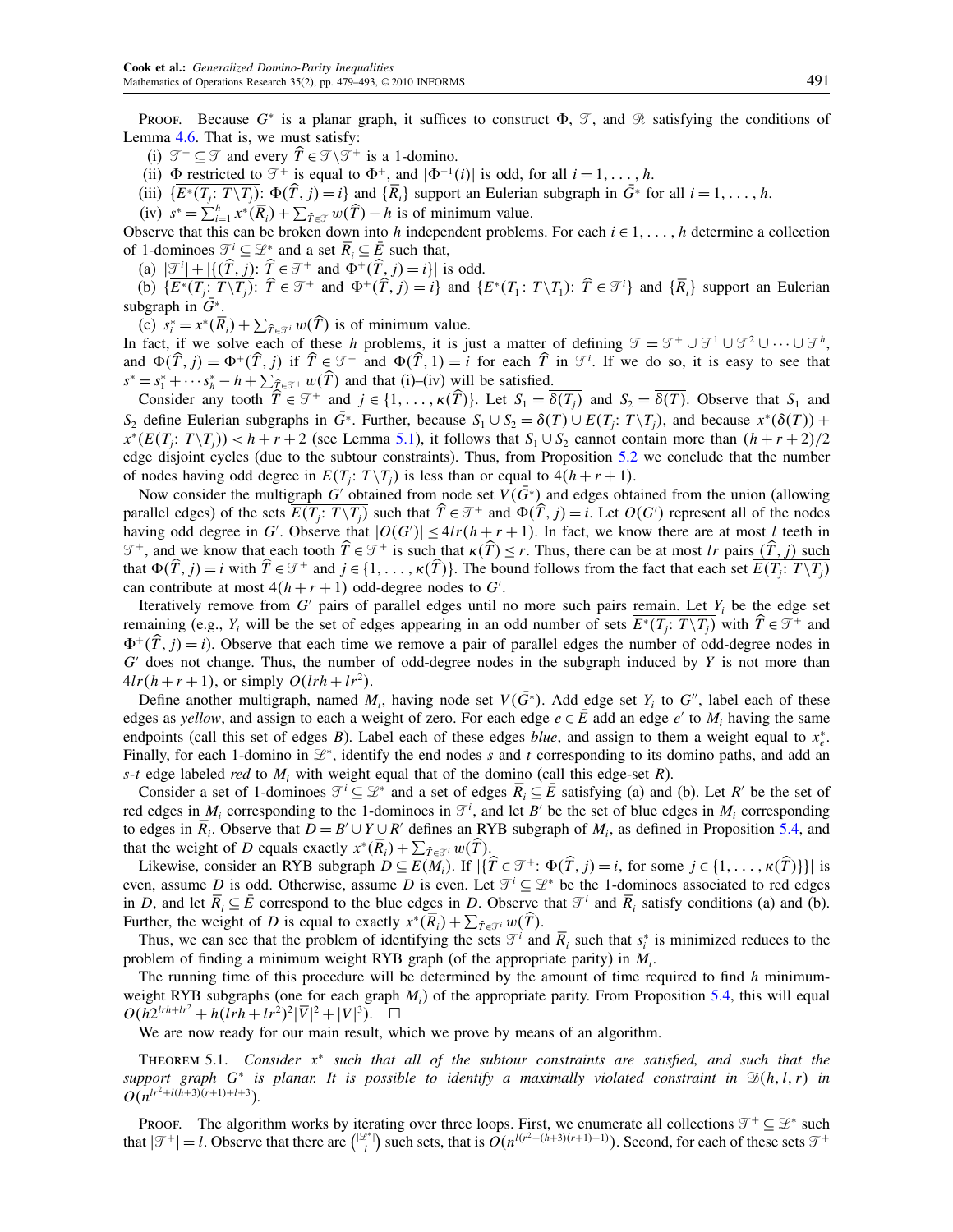<span id="page-13-0"></span>we enumerate all possible h-tooth associations  $\Phi^+$  defined on  $\mathcal{T}^+$ . Given  $\mathcal{T}^+$ , observe that there are at most h<sup>r</sup> such associations. Third, for each of these pairs  $\mathcal{T}^+$ ,  $\Phi^+$  we identify an *h*-parity extension  $(\mathcal{T}, \Phi, \mathcal{R})$  of  $\mathcal{T}^+$ ,  $\Phi^+$ minimizing the quantity  $s^* = \sum_{i=1}^h x^*(R_i) + \sum_{\hat{T} \in \mathcal{T}} w(\hat{T}) - h$ . This last step requires  $O(n^3)$ . As we have seen in Lemma [4.2,](#page-6-0) each of these h-parity extensions can be used to obtain an h-parity constraint with slack  $s^*$ . Thus, among all of the extensions generated, we keep the one with smallest value s<sup>∗</sup>. Note that this h-parity constraint will be optimal (e.g., most violated ). In fact, every optimal  $h$ -parity constraint must be an extension of some pair  $\mathcal{T}^+$ ,  $\Phi^+$ ; thus, every possible *h*-parity constraint will be indirectly considered by the algorithm. Putting everything together, we get an algorithm that runs in  $O(n^{l(r^2 + (h+3)(r+1)+1)} \cdot h^r \cdot n^3) = O(n^{l r^2 + l(h+3)(r+1)+l+3})$ .  $\Box$ 

COROLLARY 5.1. Consider  $x^*$  such that all of the subtour constraints are satisfied, and such that the support graph G<sup>∗</sup> is planar. It is possible to separate a superclass of clique-tree inequalities having h handles in  $o(n^{h^4+3})$ .

Proof. Observe that every clique tree on h handles has at most  $h-1$  large teeth. Further, each large tooth can intersect at most h handles. Thus, considering  $l = r = h$  in Theorem [5.1,](#page-12-0) we get the desired result.

6. Final remarks. Our separation result is very similar to the following theorem proven by Carr [\[5\]](#page-14-0).

THEOREM 6.1 (CARR [\[5\]](#page-14-0)). Consider positive integers h, t and a fractional solution  $x^*$  satisfying all of the subtour constraints. It is possible to separate the class of bipartition inequalities having h handles and t teeth in polynomial time.

Here Carr fixes both the number of handles and the number of teeth, but allows nonplanar graphs. An interesting observation is that in both cases it is not strictly necessary to specify a bound on the number of teeth having three or more halves. This is because of the observation following Lemma [4.1,](#page-6-0) that the number of teeth having more than three halves is naturally bounded by the number of handles. The proof of Carr's theorem follows a scheme similar to that of Theorem [5.1.](#page-12-0) Instead of enumerating h-tooth associations, Carr enumerates what he calls "backbones" that essentially are the same thing. It seems likely that Carr's proof could be easily extended to separate GDP inequalities by taking into account the observations made in this article, with the restriction that the number of 1-dominoes needs to be fixed in the case of nonplanar graphs.

The algorithm we have presented is very slow for practical separation purposes. By carefully observing the proof of Theorem [5.1,](#page-12-0) it is possible to see that the bottleneck of the separation algorithm lies in enumerating all of the candidate sets of large teeth. In order to improve upon this key step, it is necessary to go back to Proposition [5.1](#page-10-0) and reduce the size of the list of candidate teeth  $\mathcal{L}^*$ . It seems likely that every k-domino  $T = \{T_1, \ldots, T_k, T\}$  participating in a violated *h*-parity constraint satisfies  $x(\delta(T_j)) < 4$ . The reasoning for this is that halves of a tooth in a violated inequality should be connected, and so should their complementation. Proving this likely requires using an inductive condition whereby it is assumed that before separating h-parity constraints all r-parity constraints with  $r < h$  have been solved. The benefit of proving this would lie in that instead of enumerating all possible subsets of  $\mathcal A$  having size k, one could instead enumerate subsets of  $\mathcal B = \{B \subseteq$  $V: x(\delta(x)) < 4$ —which is considerably smaller. Another possible speedup might be to improve upon the algorithm of Nagamochi et al. [\[25\]](#page-14-0) by taking into account planarity and the subtour constraints. Perhaps one alternative to using the Nagamochi et al. algorithm would be to design an algorithm that works by solving shortest-path problems, such as the one used by Letchford [\[19\]](#page-14-0) to enumerate 1-dominoes. An interesting way of doing this might consist of generalizing (if possible) Lemma [4.3](#page-7-0) to show that there exist maximally violated h-parity constraints where every k-domino  $T = \{T_1, \ldots, T_k, T\}$  is such that  $\delta(T)$ ,  $\delta(T_1), \ldots, \delta(T_k), \delta(T \setminus T_1), \ldots, \delta(T \setminus T_k)$ are all minimal cuts. This might allow for a different separation approach that would work by solving shortestpath problems instead of enumerating partial tooth-handle associations and then completing them.

Acknowledgments. The authors thank the referees of this paper for many helpful suggestions. The work of W. Cook was supported by NSF Grant CMMI-0726370 and by ONR Grant N00014-09-1-0048. D. Espinonza was supported by FONDECYT Grant 1070749 and by ICM Grant P05-004F. M. Goycoolea's work was supported by Programa Basal, CMM. U. de Chile.

### References

- [1] Appel, K., W. Haken. 1989. Contemporary Mathematics: Every Planar Map Is Four Colorable, Vol. 98. American Mathematical Society, Providence, RI.
- [2] Applegate, D. L., R. E. Bixby, V. Chvátal, W. J. Cook. 2006. The Traveling Salesman Problem: A Computational Study. Princeton University Press, Princeton, NJ.
- [3] Boyd, S., W. H. Cunningham. 1991. Small travelling salesman polytopes. Math. Oper. Res. 16(2) 259-271.